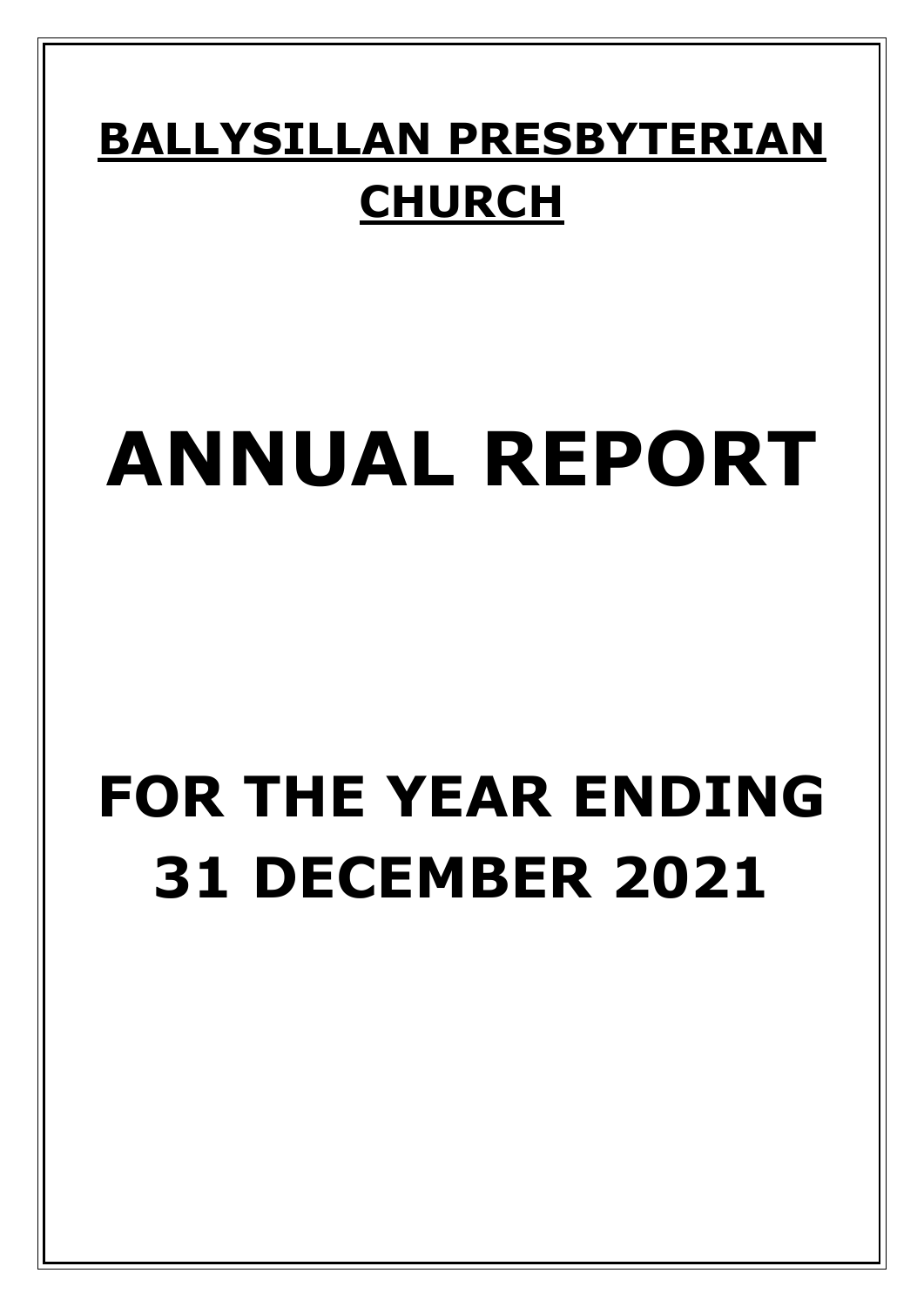#### **USEFUL CONTACTS 2022**

| <b>BANNER MAKING</b>                         | <b>GAIL WHITCROFT</b>                                                                             | 07743386111                               |
|----------------------------------------------|---------------------------------------------------------------------------------------------------|-------------------------------------------|
| <b>BIBLE READING NOTES</b>                   | <b>BILLY OFFICER</b>                                                                              | 07808720126                               |
| <b>BOYS' BRIGADE</b>                         | ANCHOR BOYS (LYNN OFFICER)<br><b>JUNIOR SECTION (GARY NEILL)</b><br>COMPANY SECTION (IAN MOFFETT) | 07742267491<br>07525218122<br>07967698796 |
| <b>CHILD PROTECTION</b><br><b>CONTACT</b>    | <b>JOAN BENNETT</b>                                                                               | 90718982                                  |
| <b>CHILDREN'S SOCIETY</b>                    | TO BE CONFIRMED                                                                                   |                                           |
| <b>CHURCH ENVELOPES</b>                      | <b>ROSEMARY HENDERSON</b>                                                                         | 07968459908                               |
| <b>CHURCH MAGAZINES</b>                      | <b>SHIRLEY STEVENSON</b>                                                                          | 90841692                                  |
| <b>CRECHE</b>                                | <b>MARGARET ORR</b>                                                                               | 07761017317                               |
| <b>EVERGREEN CLUB</b>                        | <b>BETTY &amp; CAMPBELL FLEMING</b><br><b>ANITA HENDERSON</b>                                     | 07761197450<br>07837174277                |
| <b>FLOWER SECRETARY</b>                      | <b>ANITA HENDERSON</b>                                                                            | 90778632                                  |
| <b>GIFT AID SECRETARY</b>                    | <b>HYLDA LEWIS</b>                                                                                | 07747607236                               |
| <b>GIRLZONE</b>                              | <b>MARGARET ORR</b>                                                                               | 07761017317                               |
| <b>HEALTH &amp; SAFETY</b><br><b>OFFICER</b> | TO BE CONFIRMED                                                                                   |                                           |
| <b>OZONE</b>                                 | <b>LORRAINE ANDERSON</b><br><b>ROSEMARY HENDERSON</b>                                             | 07871296504<br>07968459908                |
| PICKLE BALL                                  | <b>ALAN &amp; HYLDA LEWIS</b>                                                                     | 07770747026<br>07747607236                |
| <b>SUNDAY CLUB</b>                           | <b>JULIE BROWNLEE</b>                                                                             | 07917844675                               |
| <b>SOUND TEAM</b>                            | <b>HARRY ORR</b>                                                                                  | 07801372279                               |
| <b>WEBSITE</b>                               | <b>ANTHONY FLEMING</b>                                                                            | 07936382243                               |
| YOUTH CLUB                                   | <b>IAN OFFICER</b>                                                                                | 07809642675                               |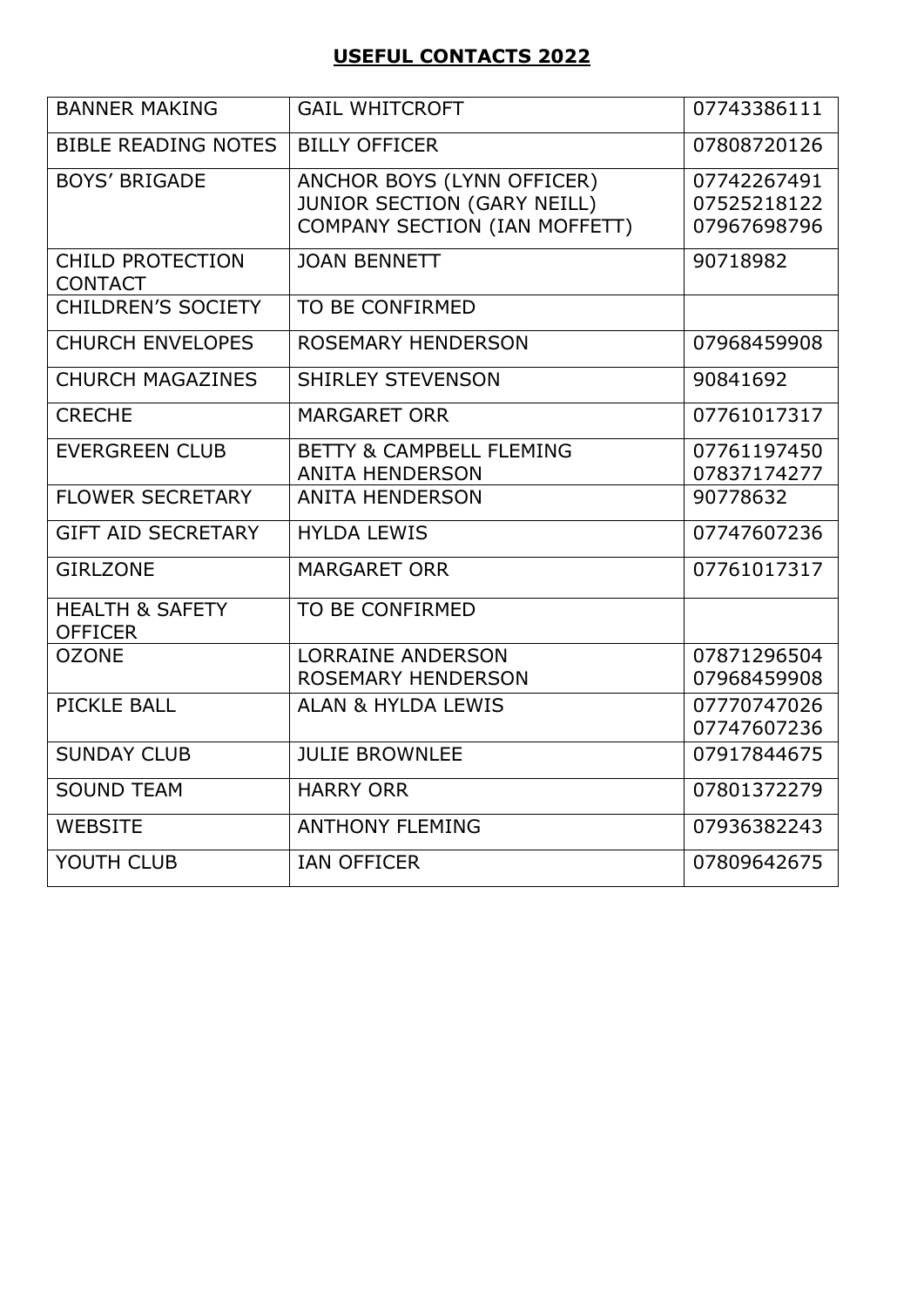#### **CHURCH OFFICIALS**

| <b>MINISTER</b>                                               | <b>Rev Dave Currie</b><br>564 Crumlin Road, BELFAST BT14 7GL<br>dave@ballysillan.org             | 07835244008                               |
|---------------------------------------------------------------|--------------------------------------------------------------------------------------------------|-------------------------------------------|
| <b>CLERK OF SESSION</b>                                       | Mr Gervais Henderson<br>94 Tudor Park, NEWTOWNABBEY BT36 4WL<br>gervais.henderson@btinternet.com | 028 90836192<br>07967121022               |
| <b>TREASURER TEAM</b>                                         | Mrs Lorraine Anderson<br>Mrs Rosemary Henderson<br>Mrs Hylda Lewis<br>treasurer@ballysillan.org  | 07871296504<br>07968459908<br>07747607236 |
| <b>CHURCH ADDRESS</b>                                         | 773-774 Crumlin Road, BELFAST BT14 8AA<br>office.ballysillan@btconnect.com                       | 028 90391814                              |
| <b>PROPERTY</b><br><b>CONVENER</b>                            | Mr Harry Orr<br>37 Brae Hill Park, BELFAST BT14 8FP<br>harry.orr@outlook.com                     | 07801372279                               |
| <b>CONGREGATIONAL</b><br><b>COMMITTEE</b><br><b>SECRETARY</b> | Mr Keith Johnston<br>27 Glenbryn Gardens, BELFAST BT14 7JA<br>kxjohnston@gmail.com               | 07702254350                               |

#### **MEMBERS OF KIRK SESSION 2021**

| Joe Anderson    | Lorraine Anderson   Fred Blair * |                   | Joanne Caswell       |
|-----------------|----------------------------------|-------------------|----------------------|
| Anthony Fleming | Anita Henderson                  | Gervais Henderson | <b>Billy Officer</b> |
|                 | Harry Orr                        | Jeff Whitcroft    |                      |

\*During 2021 Fred Blair resigned from the Eldership of Ballysillan

#### **MEMBERS OF CONGREGATIONAL COMMITTEE 2021**

| James Acheson | Yvonne Anderson | Joan Bennett       | Campbell Fleming |
|---------------|-----------------|--------------------|------------------|
| Jack Finlay   | John Hegarty    | Rosemary Henderson | Keith Johnston   |
|               | Hylda Lewis     | Margaret Orr       |                  |

### **CONGREGATIONAL TRUSTEES 2021**

| Gervais Henderson | Harry Orr |
|-------------------|-----------|
|                   |           |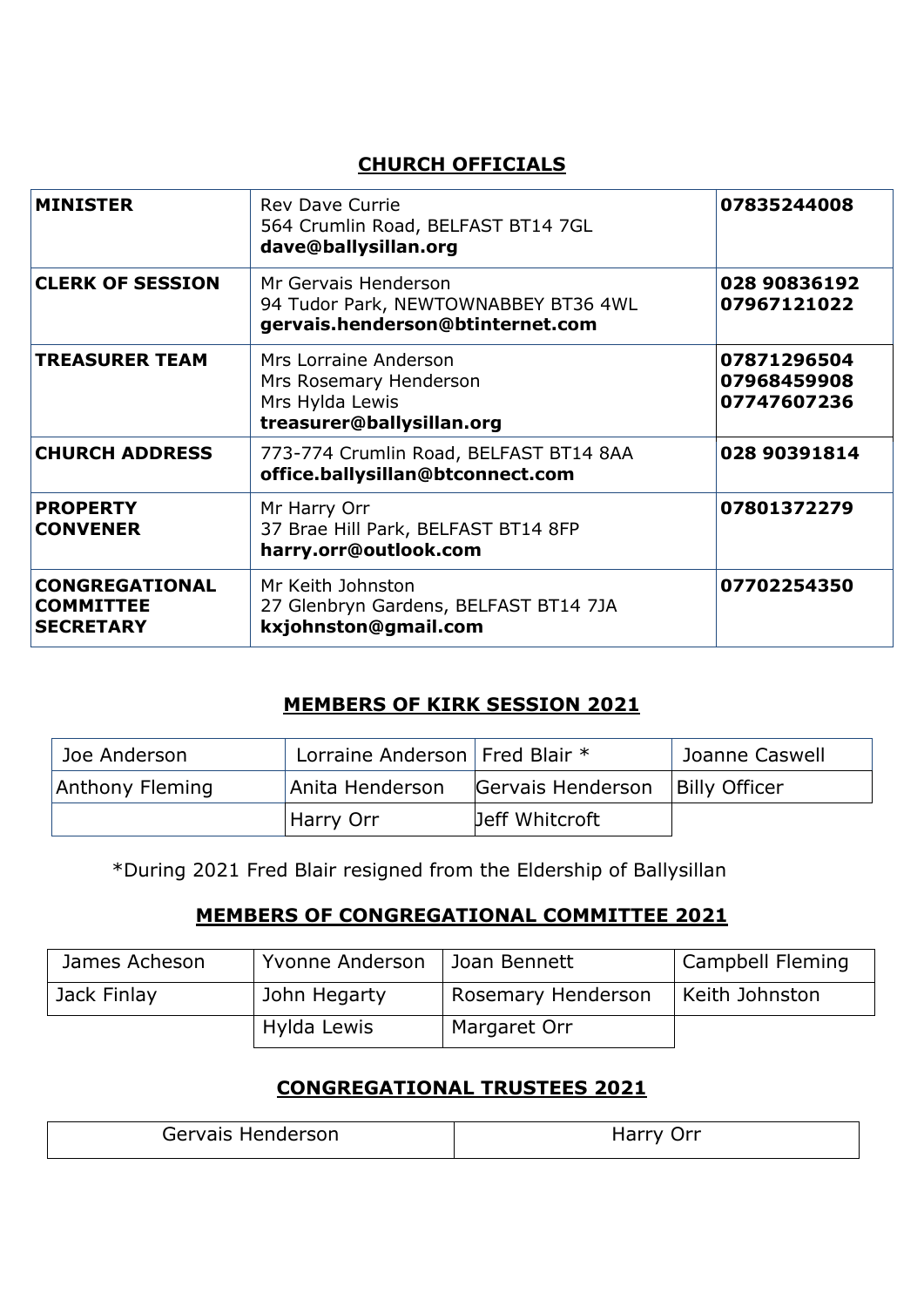#### **Minister's Report**

I have to admit that it feels a bit strange to be writing a minister's report for this Annual Report. Generally these sorts of things reflect over the year that has past and I only was your minister to you about 2 of those 52 weeks. So am I able to give any sort of reflection on the past year?

Well I think I can...so I'll give it a go.

First of all, personally, I can reflect on the last few weeks of December and think of the generosity and welcome of you as a church family gave to our family into the manse. There was tons of work ahead of our arrival and also a good bit of help reconstructing furniture and helping with the DIY stuff I'm useless at. That's on top of all the really kind gifts and treats we received.

The installation service was a total joy and had such a sense of God's presence and a real sense of anticipation for what lay ahead. Even COVID restrictions couldn't manage to dampen all of that. The friends and family we had there all noted something special about the evening.

And then the first few weeks of work weren't bad either!! It was such a joy to be back in Ballysillan and to start into the work of preaching and pastoring and praying for our new church family.

Second of all, I can reflect on God's faithfulness with a sense of thankfulness that I hope you can share with me. Vacancies are never easy. They can be frustrating, disheartening processes which can be detrimental to a congregation. But God's faithfulness shone through in the Kirk Session, the continuing ministry of the church through COVID and through the convenorship of Liz and the pastoral work of Doreen.

I am hugely thankful for the group of Elders we have in Ballysillan and how they have worked during the vacancy, and continue to work, to get to know and care for the households connected with our church. And as we step forward together in 2022 I have been hugely encouraged by their heart for our church family and our mission in this commnunity, as well as their care for myself and Heather and the kids. Do continue to pray for them all as we look to help Ballysillan Presbyterian grow as church family, as followers of Jesus and in prayer, and at the same time go with the good news of Jesus into our community and wherever else God might take us.

I am also hugely thankful for all those who participate in the life of the church and have done such a brilliant job in continuing to serve God because of their love for Jesus, whether that is on Committee, in our organisations and ministries, worship teams, on welcome, cleaning the church. There is so much stuff that happens in a church, seen and unseen, to help it be what it is called to be, especially facing the challenges of the COVID pandemic and I am deeply thankful to each and every one of you.

I am also hugely thankful for the ministry of Liz and Doreen. They have been a huge blessing to me because they have been a huge blessing to the church here. Through Doreen's phone call ministry and deep care for those she was in contact with alongside Liz's leadership of Kirk Session through the vacancy process and her warm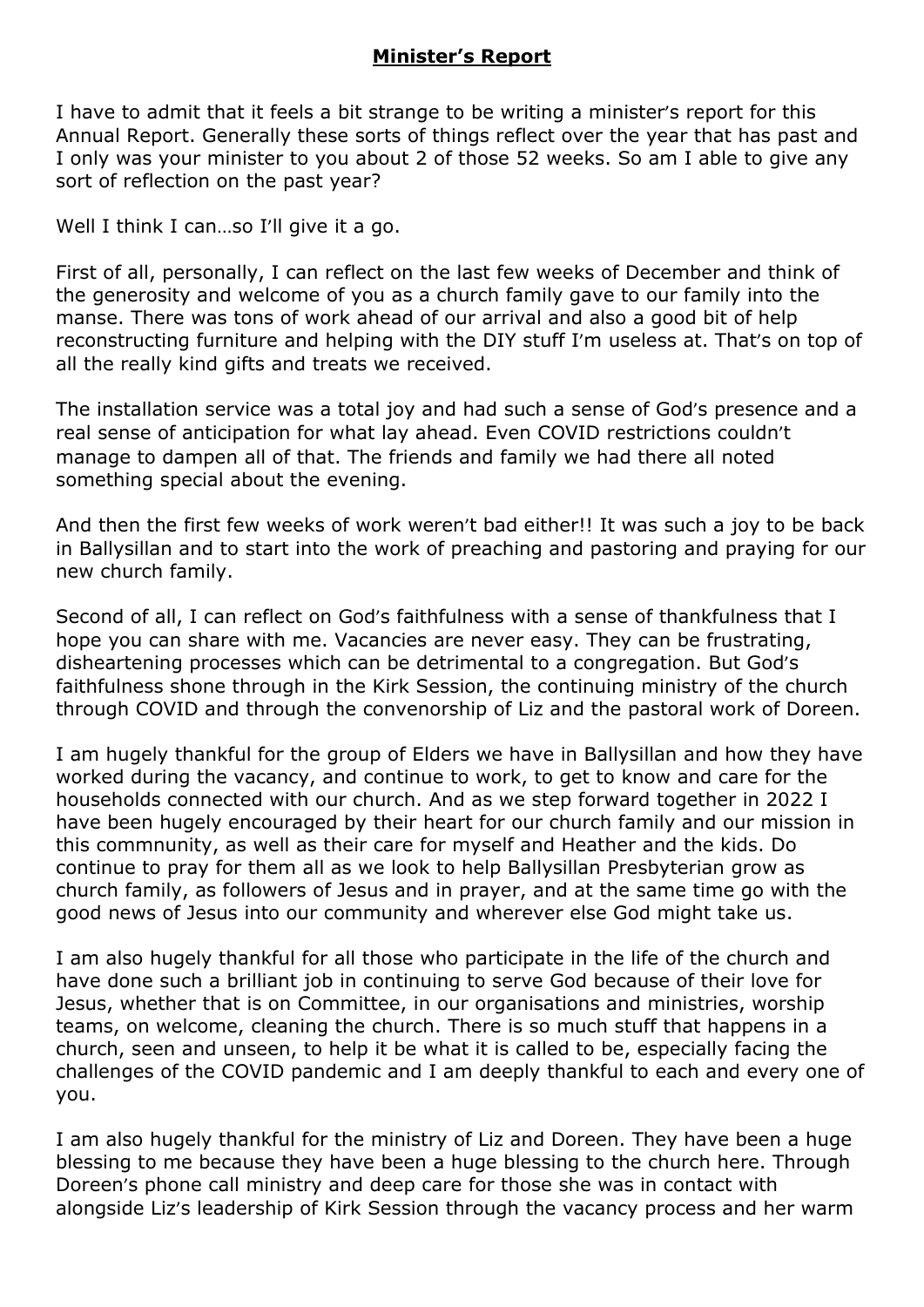care of the congregation through Sundays' services and pastoral care, Ballysillan was handed over to me in such good shape, for which I am deeply thankful to both.

Looking back is not just about seeing what we can be thankful for, but it is an assurance of the character of the God we serve and worship. He has been faithful, and because he "does not change like shifting shadows" (James 1:17) he will be faithful in the months and years ahead. It's been great to be able to think about what church can be like through our Love Your church series in early 2022 and now dig deep into the blessings of God, Father, Son and Holy Spirit as we start into Ephesians. Pray that we can be all we are called to be as the people of God in this place as we enjoy and tell those around us of the blessings of God found in Christ in the power of the Holy Spirit.

Blessed be the God and Father of our Lord Jesus Christ, who has blessed us in Christ with every spiritual blessing in the heavenly places, even as he chose us in him before the foundation of the world, that we should be holy and blameless before him. Ephesians 1:3-4

Dave

(Dave Currie, Minister)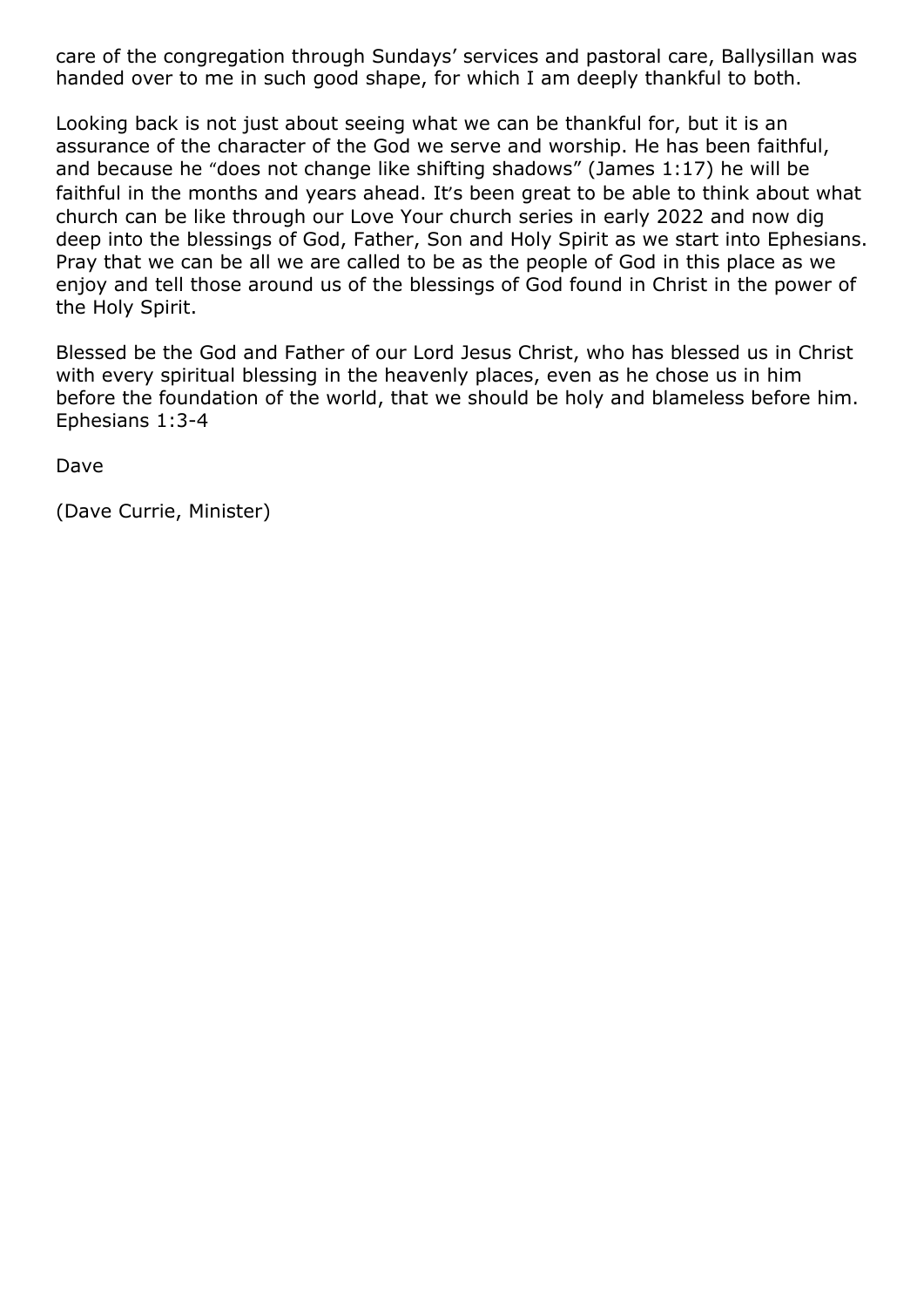#### **Kirk Session Report 2021**

As I reflect back on 2021 I would like to mention a few of the key points of the year.

Once again in January, our ability to worship together was curtailed by the Covid pandemic and we were forced to return to recording our services and 'meeting' together on YouTube on a Sunday morning. Many thanks are due to those who recorded readings, prayers, music and our 'visiting' speakers. We are especially thankful for the work Rodney Brownlee put in week by week to pull the contributions together and edit the services.

As the new year started, our convenor Liz Hughes started tightening the screws in driving us as a Session and a congregation forward in the Vacancy process. Members of Session worked to draft a new Mission Plan outlining our vision and desires for Ballysillan Presbyterian. As a Session we were delighted with the input that was given by a wider group of organisation leaders to assist in finalising the Mission Plan. In May we were given permission by the North Belfast Presbytery to progress to the Linkage Commission to present our case for calling a new minister.

On the 22<sup>nd</sup> June Gervais Henderson and Anthony Fleming, along with Liz Hughes, represented our congregation at the meeting with the commission and we were given leave to call on a renewable tenure of 7 years. Hallellujah!!

As a church we were allowed to resume church services in April, just in time to celebrate Easter, with Good Friday being the first service back in the church. We did have to continue with restrictions on seating and masks etc, but it was so good to be back together.

During the year Liz Hughes was very keen for the congregation to celebrate communion together as our opportunities had been so limited in 2020. We held six communion services with a total of 53 members taking part in at least one in those communion services.

In August, Fred Blair stood down from the duties of an Elder in our congregation. His input in Session will be sadly missed.

As the new church year started in September we saw the return of organisations to their weekly pattern of meeting as restrictions continued to be relaxed. Sadly we said goodbye to our link with the Guiding movement as we were no longer able to provide leadership resource for the Brownies and Rainbows. However, under the passion and leadership of Margaret Orr, a new group for primary school girls, Girlzone, started and we are pleased with the numbers attending and the progress of that new group.

As a Session we embarked on the next important steps in the Vacancy – seeking expressions of interest for the post of minister in Ballysillan. Liz Hughes had been doing a lot of hard work approaching and discussing with potential candidates. In total we had six ministers who expressed interest, though two had to withdraw before interview. In October the Session held short interviews with four candidates, of whom three were invited back for a longer interview – a one hour interview followed by a meal with the Elders where some more informal discussion could take place. At the next stage we invited two ministers to preach to the congregation. Finally on the 1<sup>st</sup> November we held a congregational meeting which voted in favour of extending a call to Dave Currie as the next minister of Ballysillan Presbyterian. The call was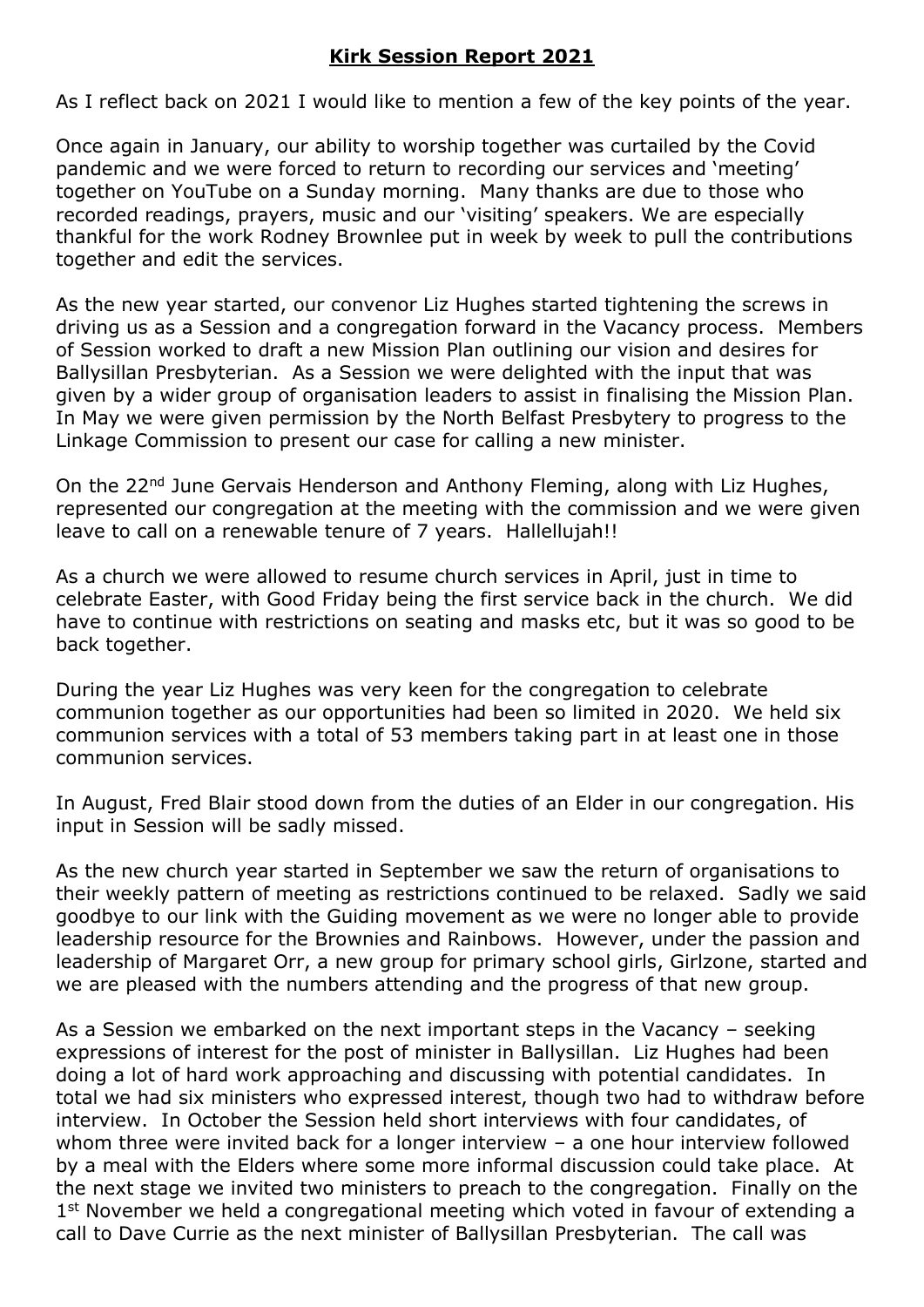confirmed by the North Belfast and East Belfast Presbyteries on 2nd November.

It was now full steam ahead for the installation of Dave Currie as our minister on the 12<sup>th</sup> December 2021. The installation service was a special and inspiring evening as we welcomed Dave, Heather and the kids back into our church family. It took no time at all for Dave to be back in the swing of things and for all of us to feel that they back where they belong, all in God's timing.

Sadly, with Dave's installation, we had to say goodbye to Liz Hughes, as our Vacancy Convenor, and Doreen Draffin, as our Pastoral Assistant. The congregation was asked to contribute to a gift for Liz and Doreen which was presented at their last service on the morning of  $12^{th}$  December. They were astounded by the generosity of the congregation, but it showed the esteem and gratitude of the congregation to the work they had done. They will be sadly missed, and I personally want to re-state my thanks to them for the guidance, support and work they carried out in working to rebuild us as an eldership team and as a congregation and prepare us to go forward to call a new minister.

As we enter 2022 we look forward as a Session and Congregation with anticipation and desire to work together on the new page of God's plan for Ballysillan.

Gervais

(Gervais Henderson, Clerk of Session)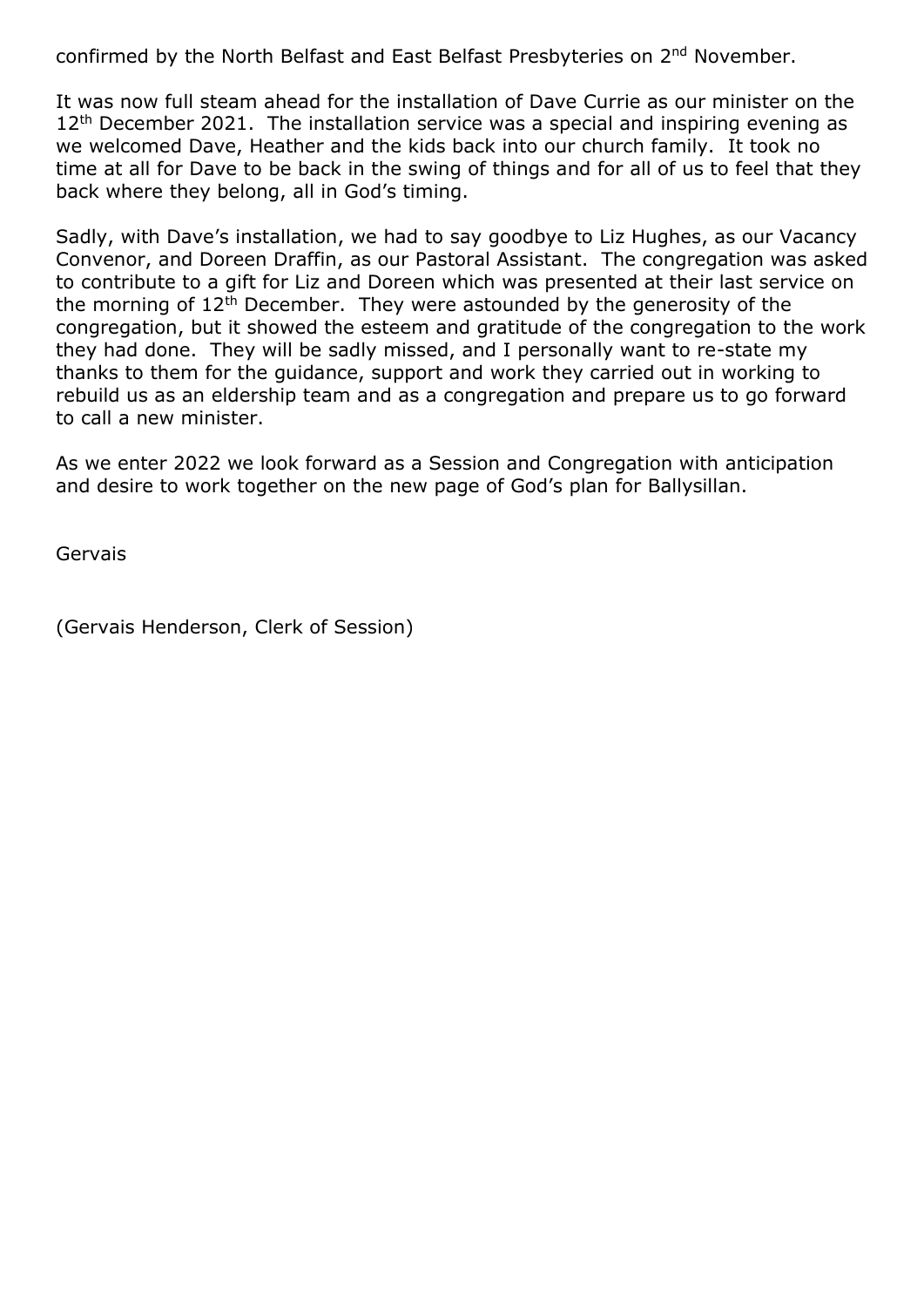#### **Committee Report 2021**

The clock struck 12 heralding in a new year, so on January  $1<sup>st</sup>$  2021 the nation was once again filled with eager anticipation that 2021 might be better than 2020. As Covid 19 dragged on we had to adjust slowly to the new normal. A long time since the initial lockdown the new normal has been slowly emerging and we are hoping that an even better future might be just around the corner.

The first few months of Committee meetings were held via Zoom. (I did not take part in those as my technical abilities are somewhat limited). However Keith Johnston, our Designated Church Secretary who beavers away on his lap top at each meeting, printed the minutes for me. By May we resumed our meetings for the rest of the year, socially distanced and chaired by Rev Liz Hughes. Liz, with all her experience as a Minister and her position in Church House was invaluable. We were privileged to have her in charge.

On to the church property – where would we be without Harry Orr our Property Convenor who leads the Property Committee? It is only we who listen to his report each meeting really know how to appreciate the time he spends inspecting, meeting with tradesmen and keeping an eye on the progress. While we sit in church or enjoy cups of tea we are oblivious to matters like damp incursions, flaking paint, electrics, roof tiles, lights, heating, flooding, alarms etc which are continually on the agenda. During last year some work had to be carried out to the manse as well. Thank you Harry and your team.

We were glad to have the external painting of the Gailey Hall completed and something which many of you may not have seen, the decorating of the McCullough Hall. This was done by a band of young people led by Gary Neill and Ian Officer saving our church a lot of expense. In the early days of the vacancy, teams of volunteers attended to the manse garden. However as time went on this couldn't be sustained. Gervais Henderson acquired the services of a Gardening company to do a full clearing of the front garden to tidy it up.

Fred Blair, who had been looking after the church grounds, advised the committee that he would be reducing the amount of work to which he could commit. Thank you Fred for everything you helped with for many years.

The new Finance trio, Lorraine Anderson, Rosemary Henderson and Hylda Lewis completed their 1st year as 'Combined Treasurer' with First Class Honours. Looking at the Financial Statement you would think they are all qualified accountants. Of course Joanne Caswell paved the way for them and offered advice while Gervais provided invaluable assistance with the collating of the finance reports for Presbytery. What a great start they have made during the past year. They have obviously gained a lot of experience and we hope to benefit from it for many years. Their accounts and reports are audited in the first couple of months in the year.

Shirley, Hylda, Billy and Sandra continue to record Sunday contributions; Anita organises the church flower rota and Lorraine looks after organising the 'welcome teams' on a Sunday morning who have had quite a lot extra to do especially due to the covid restrictions. Thanks to all of them. Perhaps soon it will not be necessary to do all this recording of names, hand sanitising etc and we will be able to sit more closely together in church as we used to do.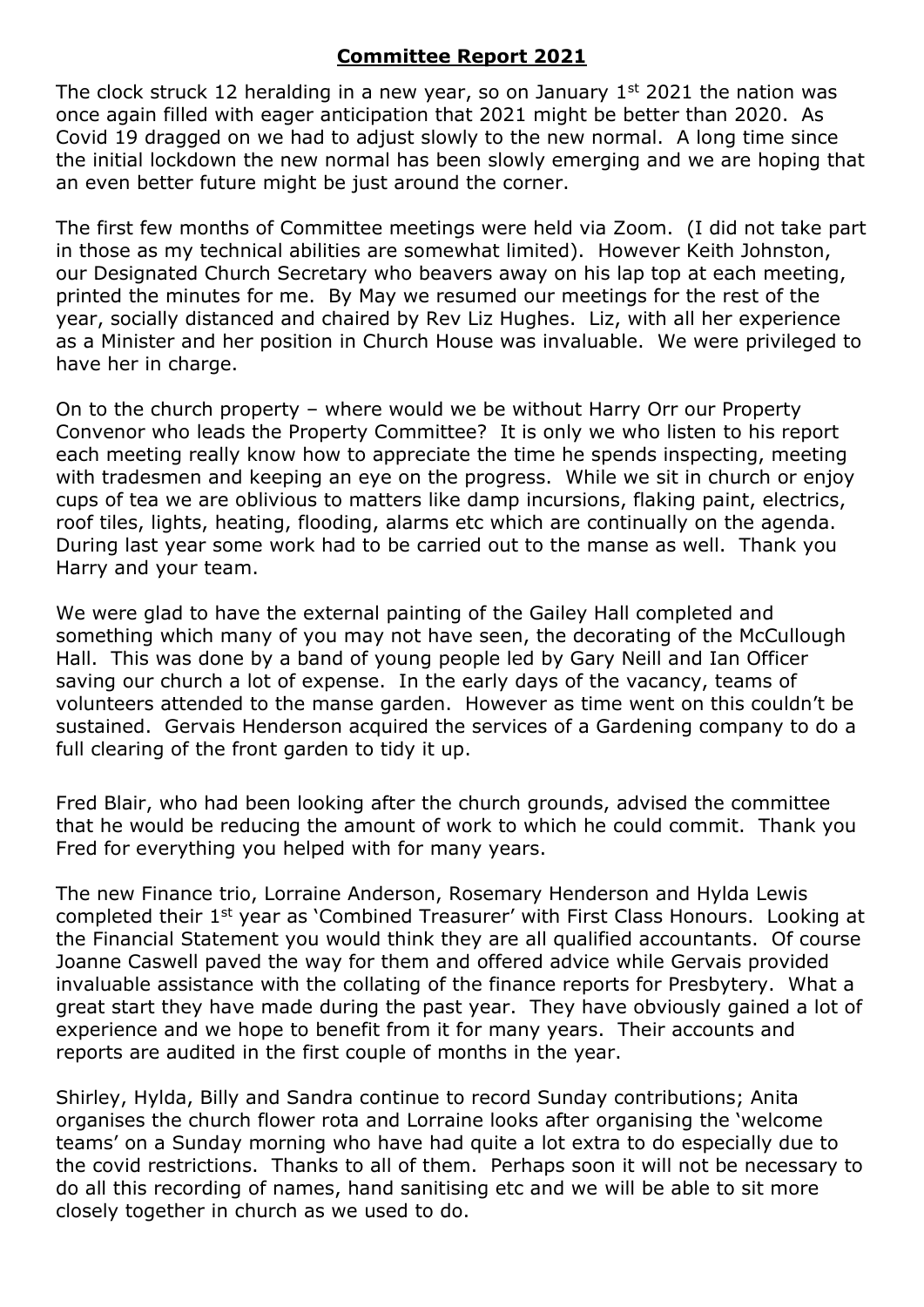I must mention Margaret Orr who helps and supports Harry so well. As the saying goes 'Behind every great man is a great woman.' Ladies, perhaps you are one of them!

It was delightful to welcome our new, (or maybe not so really new) Manse family at the end of the year with a promise of a new addition. I was saying to Dave it's not the Von Trapp family any longer but the Von Currie family. We hope they'll be very happy amongst us. With the vaccine and decreasing numbers being affected by the virus, a wave of hope has swept through the nation and a return to normality has edged more closely. However we cannot forget the many families devastated by the pandemic. Jesus reveals that one day even the darkest clouds will not be silver lined but removed forever.

Joan

(Joan Bennett- Correspondence Secretary)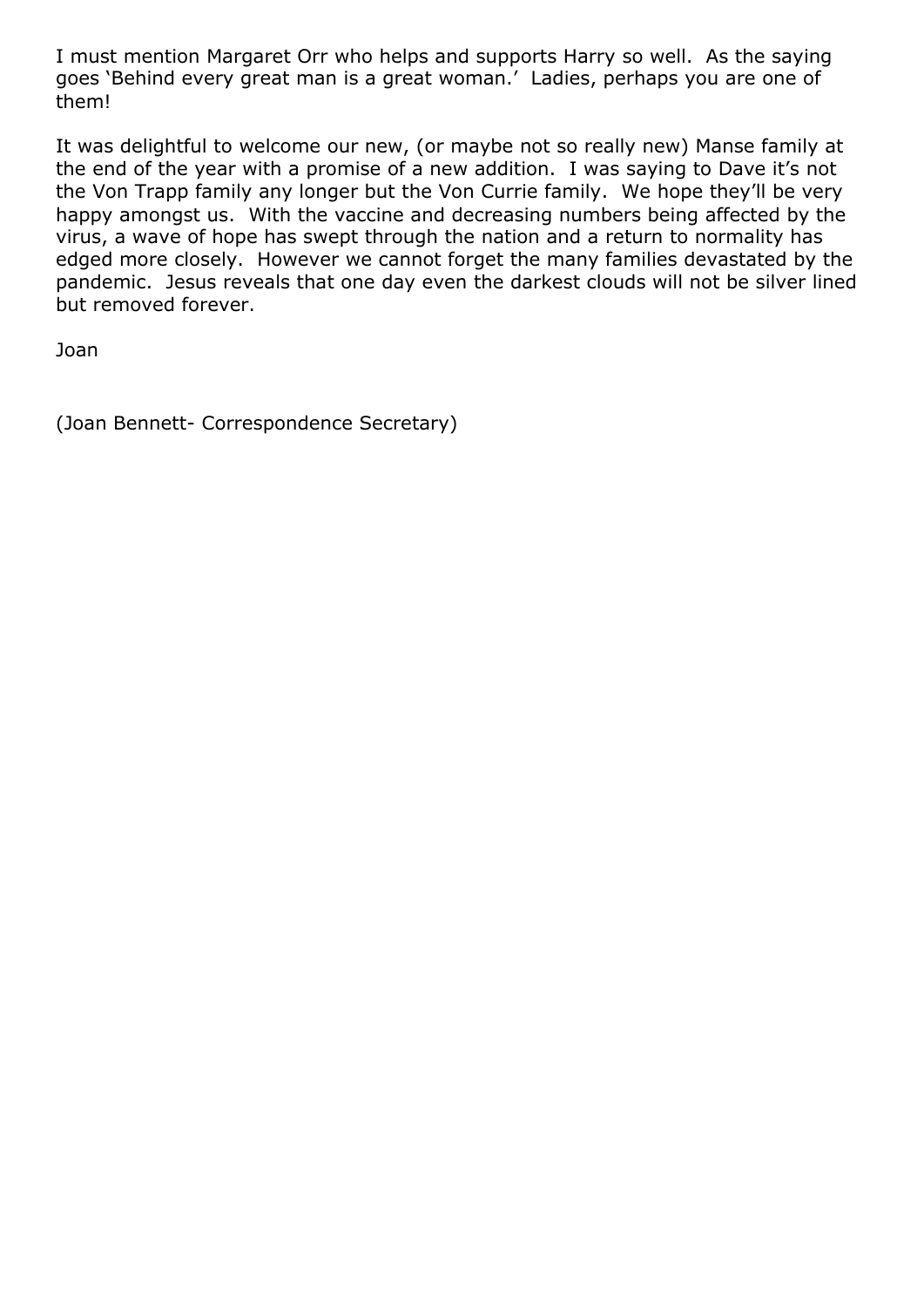#### **Treasurers Report 2021**

The accounts published in this report show details of our income and expenditure for 2021. As with last year the accounts are presented in two formats, that required by the Charity commission and the more traditional style used in Ballysillan.

Members contribute using either the weekly envelopes or by Bank Standing Order and you decide which fund you wish your money to go to. Each fund is used for a different purpose.

Our **General Fund** is used to pay salaries, payments to the central Presbyterian Church, electricity, gas bills and general running costs. Our Total income for 2021 was approx. £81,000 and our expenditure approx. £49,000, a surplus of approx. £32,000. During much of 2021 we did not have a full-time minister and therefore there was a significant reduction in our expenditure.

We would like to thank those who look after the finances in our organisations – many are in this role reluctantly on top of leading organisations. With Charity Commission regulations it is proving a more time-consuming task to keep on top of our financial recording and together with the Finance Committee all have risen to that challenge.

In 2021 we started the year with £9,337 in our **Repairs and Renovations Fund**. Our income in 2021 was approx. £20,500 and expenditure approx. £9,300 leaving approx. £20,500 in the fund.

The **United Appeal Fund** for Mission provides funds for many aspects of the work of the Presbyterian Church in Ireland and each congregation plays their part in funding these activities. Each congregation is given a target based on the size of the congregation – our target for 2021 was £5,860. We contributed £8,021.

In 2021 we were able to benefit from the **Gift Aid** scheme that allows our church to recover tax on your contributions. You will see from the accounts that the total amount received from HMRC in 2021 under this scheme was approximately £14,700. This is a significant amount and we would encourage anyone who is a tax payer and makes contributions to the Church to complete a Gift Aid form.

The Charity Commission regulations state that we can only include money lodged to our bank account by 31<sup>st</sup> December 2022 in our 2022 accounts. Please note that due to the practicalities of getting the money counted and lodged to the bank before that date, the latest date we can receive contributions to be credited to 2022 accounts will be Sunday 11<sup>th</sup> December 2022.

Thank you for your continued financial support of the ministry in Ballysillan.

Gervais Henderson

On behalf of

Lorraine Anderson

Rosemary Henderson

Hylda Lewis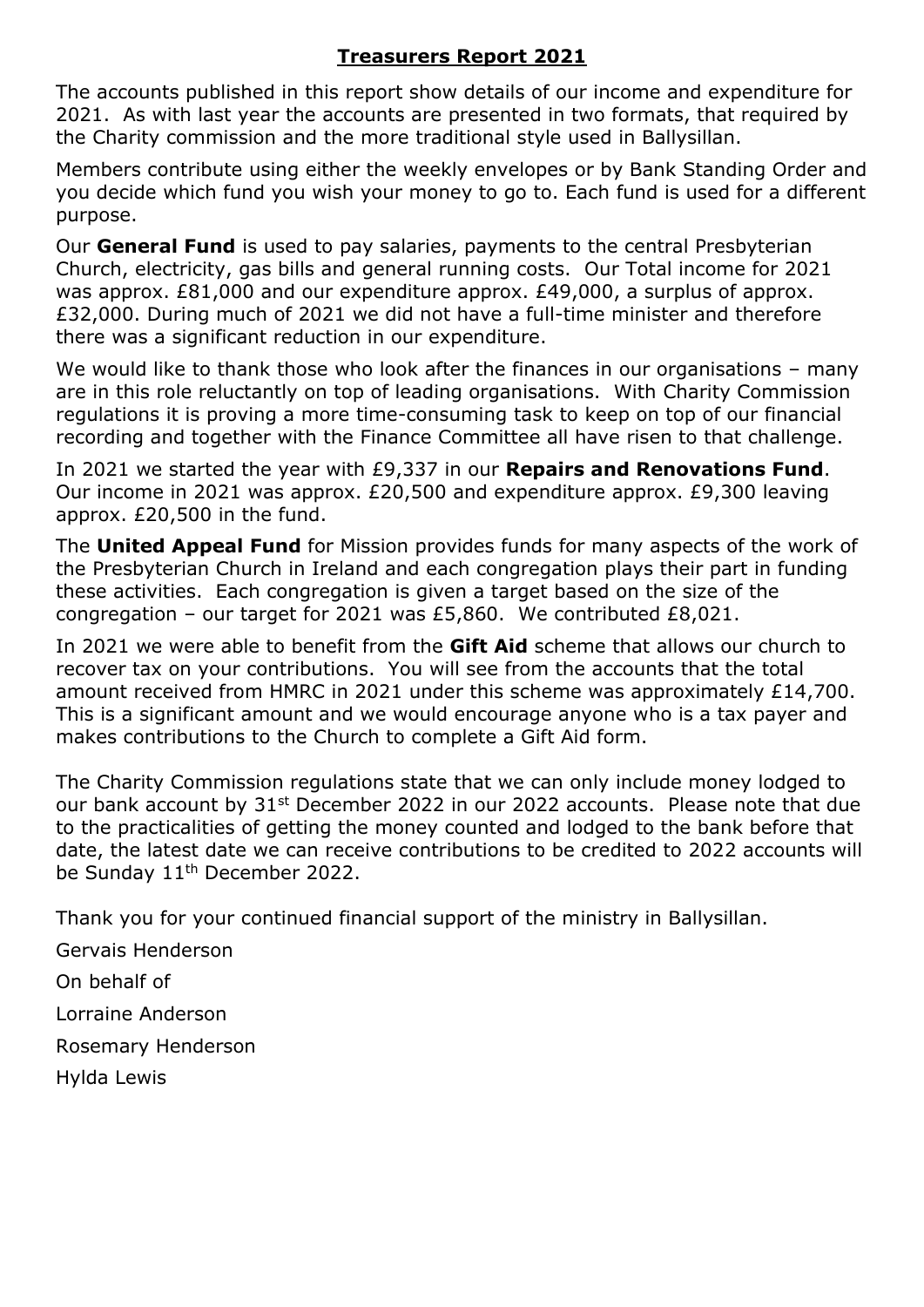### **BALLYSILLAN CONGREGATION OF THE PRESBYTERIAN CHURCH IN IRELAND**

## **Financial Statements for the year ended 31 December 2021**

**Registered Charity in Northern Ireland (NIC104546)**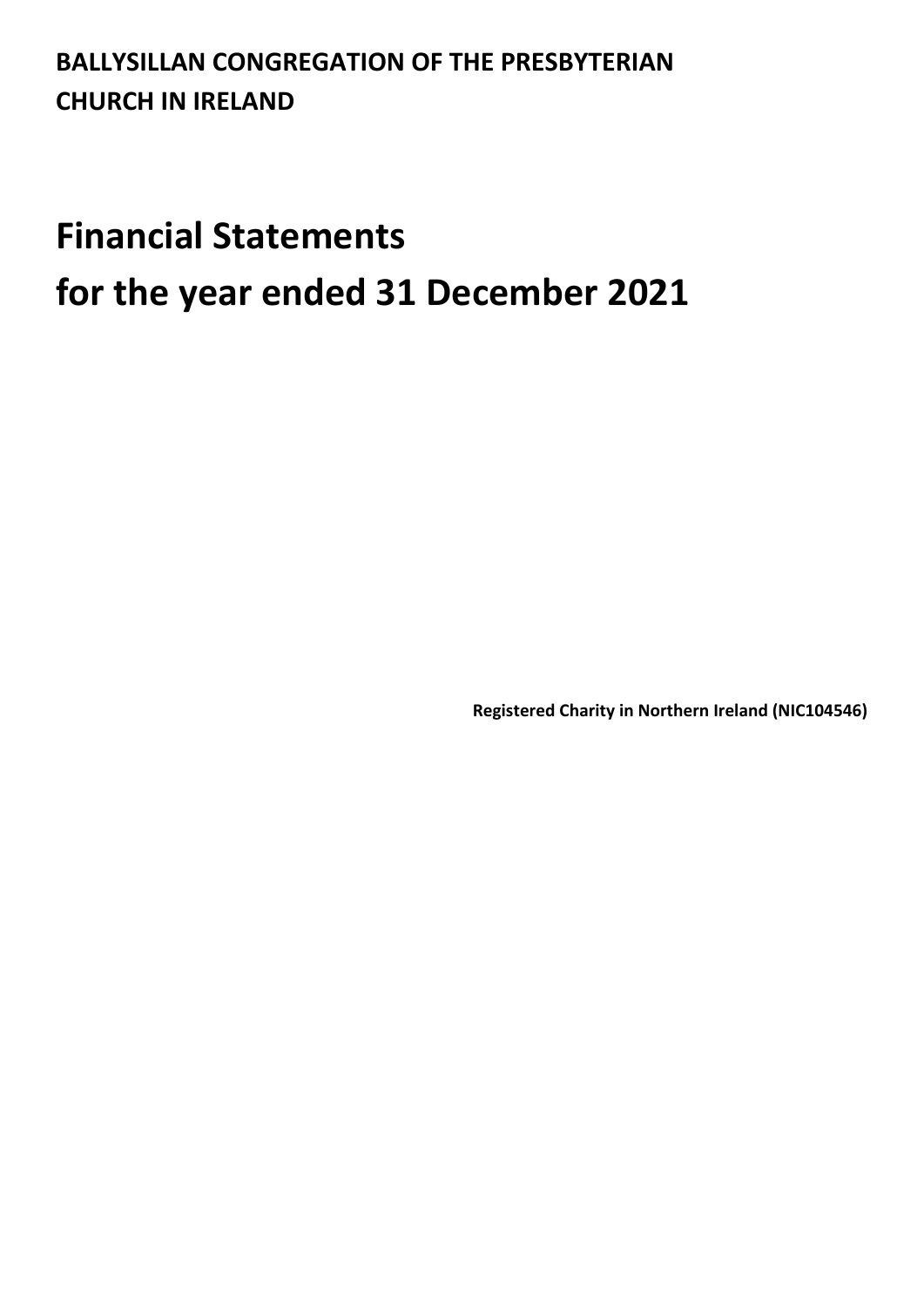#### **BALLYSILLAN CONGREGATION OF THE PRESBYTERIAN CHURCH IN IRELAND STATEMENT OF FINANCIAL ACTIVITY (Receipts and Payments Account) for the year ended 31 December 2021**

|                           | <b>Note</b> | <b>Unrestricted</b> | <b>Restricted</b>   | Endowment      | <b>Total</b>          | <b>Total</b>          |
|---------------------------|-------------|---------------------|---------------------|----------------|-----------------------|-----------------------|
|                           |             | <b>Funds</b>        | <b>Funds</b>        | <b>Funds</b>   | 2021                  | 2020                  |
|                           |             | £                   | £                   | £              | £                     | £                     |
| <b>Receipts</b>           |             |                     |                     |                |                       |                       |
| Donations and legacies    | 2           | 80,045              | 21,853              |                | 101,898               | 140,149               |
| Charitable activities     | 3           |                     |                     |                |                       | 3,000                 |
| Other trading activities  | 4           | 660                 |                     |                | 660                   | 2,652                 |
| Investment Income         | 5           | 355                 | 216                 |                | 571                   | 487                   |
| Other                     | 6           | 180                 | 7,578               |                | 7,758                 |                       |
| Organisations             |             |                     | 6,751               |                | 6,751                 | 7,291                 |
|                           |             | 81,240              | 36,398              |                | 117,638               | 153,579               |
| Sale of Investments       |             |                     |                     |                |                       |                       |
| Sale of fixed assets      |             |                     |                     |                |                       |                       |
| Loans Received            |             |                     |                     |                |                       |                       |
| <b>Total Receipts</b>     |             | 81,240              | 36,398              |                | 117,638               | 153,579               |
| <b>Payments</b>           |             |                     |                     |                |                       |                       |
| Raising funds             | 7           | 411                 |                     |                | 411                   | 466                   |
| Charitable activities     | 8           | 53,660              | 22,583              |                | 76,243                | 75,894                |
| Investment costs          |             |                     |                     |                |                       |                       |
| Other                     | 9           |                     |                     |                |                       |                       |
| Organisations             |             |                     | 9,153               |                | 9,153                 | 5,380                 |
|                           |             | 54,071              | 31,736              |                | 85,807                | 81,740                |
| Purchase of Investments   |             |                     |                     |                |                       |                       |
| Purchase of fixed assets  |             |                     |                     |                |                       |                       |
| Loan Repayments           |             | ----------          | ----------          |                | ----------            | ----------            |
| <b>Total Payments</b>     |             | 54,071              | 31,736              |                | 85,807                | 81,740                |
| Net receipts / (payments) |             | ---------<br>27,169 | ----------<br>4,662 |                | ----------<br>31,831  | 71,839                |
| Transfers between funds   |             | 200                 | (200)               |                | $\mathbf 0$           |                       |
| Net movement in funds     |             | 27,369              | 4,462               |                | 31,831                | 71,839                |
| Funds brought forward     |             | 63,591              | 69,325              |                | 132,916               | 61,077                |
| Funds carried forward     | 12          | ---------<br>90,960 | ---------<br>73,787 | $\blacksquare$ | ----------<br>164,747 | ----------<br>132,916 |
|                           |             | ======              | ======              | ======         | ======                | ======                |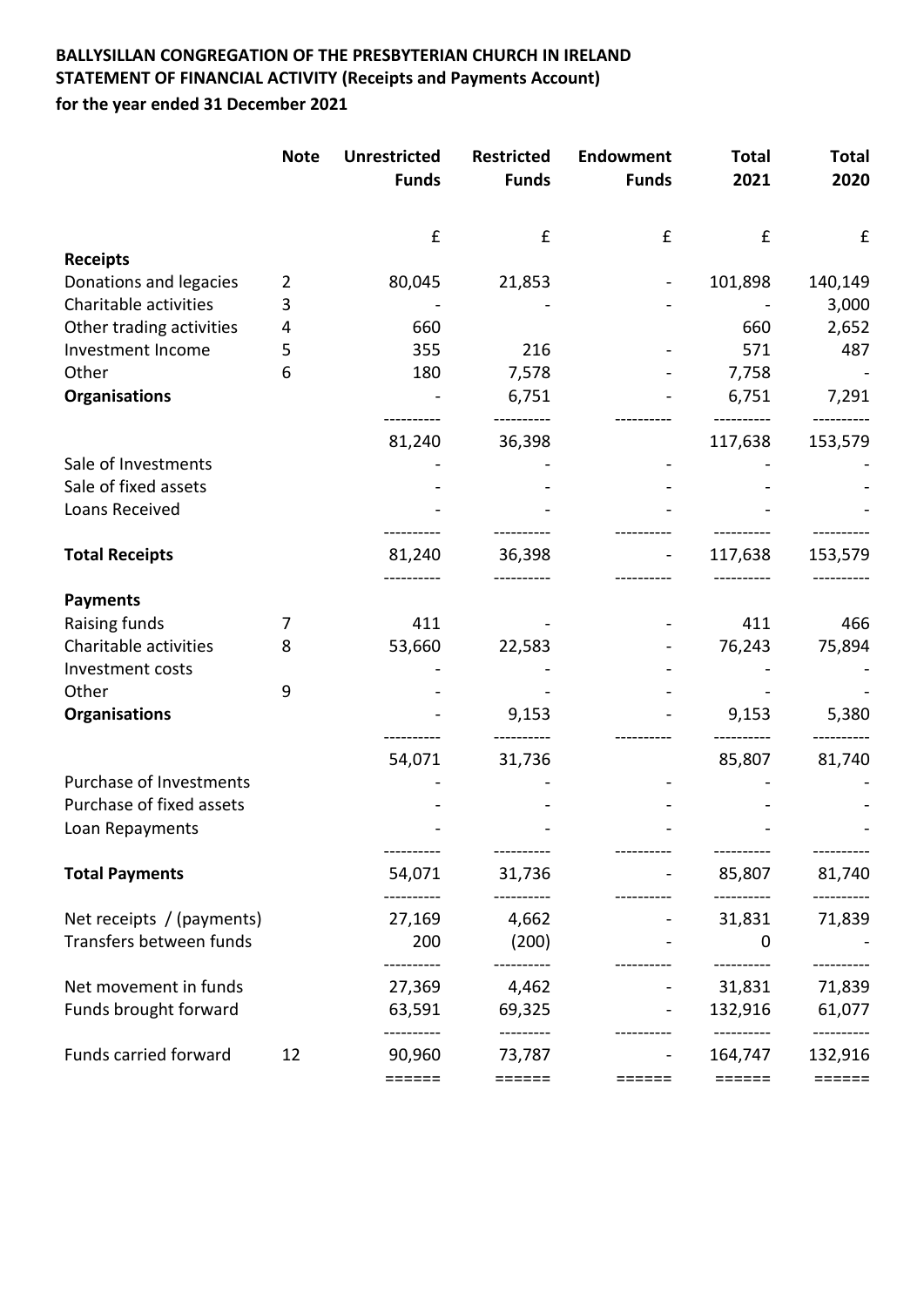#### **BALLYSILLAN CONGREGATION OF THE PRESBYTERIAN CHURCH IN IRELAND STATEMENT OF ASSETS AND LIABILITIES As at 31 December 2021**

|                                                | <b>Unrestricted</b><br><b>Funds</b> | <b>Restricted</b><br><b>Funds</b> | Endowment<br><b>Funds</b> | <b>Total</b><br><b>Funds</b><br>2021 | <b>Total</b><br><b>Funds</b><br>2020 |
|------------------------------------------------|-------------------------------------|-----------------------------------|---------------------------|--------------------------------------|--------------------------------------|
|                                                | $\pmb{\mathsf{f}}$                  | $\pmb{\mathsf{f}}$                | £                         | £                                    | £                                    |
| <b>Funds Reconciliation</b>                    |                                     |                                   |                           |                                      |                                      |
| Bank and Cash at start of year                 | 63,591                              | 69,325                            |                           | 132,916                              | 61,077                               |
| Net movement in funds                          | 27,369<br>--------                  | 4,462                             |                           | 31,831                               | 71,839<br>----------                 |
| Bank and Cash at end of year                   | 90,960                              | 73,787                            |                           | 164,747                              | 132,916                              |
| <b>Bank &amp; Cash Balances</b>                | $=$ $=$ $=$ $=$ $=$ $-$             | $=$ $=$ $=$ $=$ $=$ $=$ $=$       | =======                   | $=$ $=$ $=$ $=$ $=$ $=$ $=$ $=$      | =======                              |
| <b>Bank Deposit Accounts</b>                   |                                     |                                   |                           |                                      | 2,267                                |
| <b>Bank Current Accounts</b><br>Cash in Hand   |                                     |                                   |                           | 149,067                              | 112,367                              |
| <b>Bank Current A/Cs -</b>                     |                                     |                                   |                           | 15,367                               | 17,936                               |
| Organisations<br>Cash in Hand - Organisations  |                                     |                                   |                           | 313                                  | 346                                  |
|                                                |                                     |                                   |                           | ----------                           |                                      |
|                                                |                                     |                                   |                           | 164,747                              | 132,916                              |
|                                                |                                     |                                   |                           | $=$ $=$ $=$ $=$ $=$ $=$ $=$          | =======                              |
| <b>Other Assets</b>                            |                                     |                                   |                           |                                      |                                      |
| Fixed Assets - Note 10                         |                                     |                                   |                           |                                      |                                      |
| - Church Premises                              |                                     |                                   |                           |                                      |                                      |
| - Fixtures, Fittings & Equipment<br>- Vehicles |                                     |                                   |                           |                                      |                                      |
| Investments - Note 11                          |                                     |                                   |                           | 31,810                               | 31,133                               |
| Gift Aid receivable on donations               |                                     |                                   |                           | 13,942                               | 14,204                               |
|                                                |                                     |                                   |                           | ----------                           | ----------                           |
|                                                |                                     |                                   |                           | 45,752                               | 45,337                               |
|                                                |                                     |                                   |                           | =======                              | =======                              |
| <b>Liabilities</b>                             |                                     |                                   |                           |                                      |                                      |
| Loans                                          |                                     |                                   |                           |                                      |                                      |
|                                                |                                     |                                   |                           |                                      |                                      |
| Other                                          |                                     |                                   |                           |                                      |                                      |
|                                                |                                     |                                   |                           |                                      |                                      |

Approved by the Kirk Session at a meeting on 14<sup>th</sup> February 2022 and signed on its behalf by

Joanne Caswell **Billy Officer** 

======= =======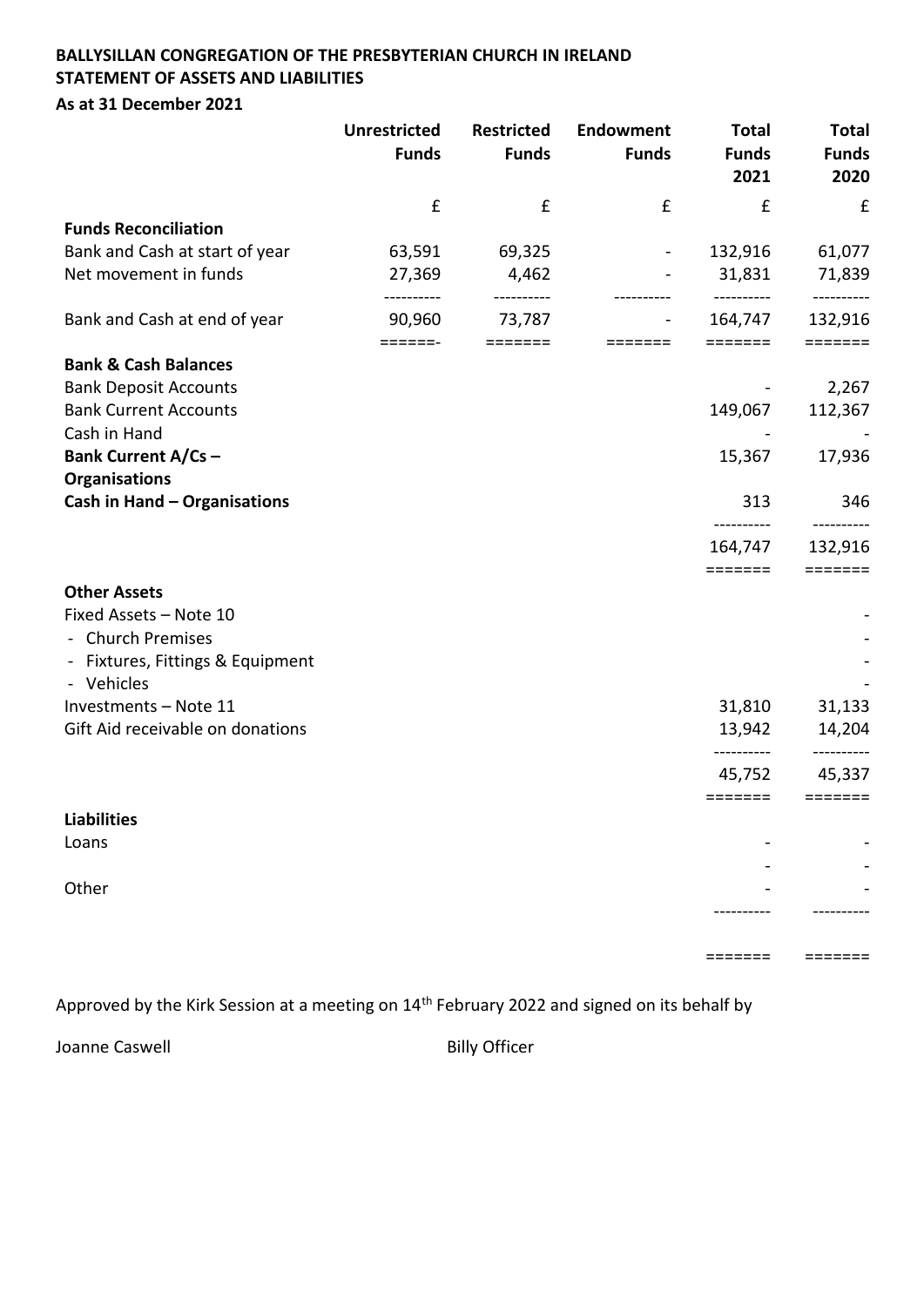#### **1. ACCOUNTING POLICIES**

#### **BASIS OF FINANCIAL STATEMENTS**

As the total income of the congregation is less than £250,000 the congregation have elected in accordance with the provisions in The Charities (Accounts and Reports Regulations (Northern Ireland) 2015 to prepare its accounts on a receipts and payments basis.

#### **FUND ACCOUNTING**

Endowment funds are funds, the capital of which must be retained either permanently or at the congregation's discretion; the income derived from the endowment is to be used either as restricted or unrestricted income funds depending upon the purpose for which the endowment was established in the first place.

Restricted funds comprise (a) income from endowments which is to be expended only on the restricted purposes intended by the donor and (b) revenue donations or grants for a specific congregational activity intended by the donor. Where these funds have unspent balances, interest on their pooled investment is apportioned to the individual funds on an average balance basis.

Unrestricted funds are income funds which are to be spent on the congregation's general purposes. Designated funds are general funds set aside by the congregation for use in the future.

| 2.<br><b>DONATIONS AND LEGACIES</b> |                                     |                                   |                                                                                                                                                   |               |               |
|-------------------------------------|-------------------------------------|-----------------------------------|---------------------------------------------------------------------------------------------------------------------------------------------------|---------------|---------------|
|                                     | <b>Unrestricted</b><br><b>Funds</b> | <b>Restricted</b><br><b>Funds</b> | <b>Endowment</b><br><b>Funds</b>                                                                                                                  | Total<br>2021 | Total<br>2020 |
|                                     | £                                   | £                                 | £                                                                                                                                                 | £             | £             |
| <b>Recorded giving</b>              | 68,236                              | 10,776                            | $\hskip1.6pt\hskip1.6pt\hskip1.6pt\hskip1.6pt\hskip1.6pt\hskip1.6pt\hskip1.6pt\hskip1.6pt\hskip1.6pt\hskip1.6pt\hskip1.6pt\hskip1.6pt\hskip1.6pt$ | 79,012        | 78,327        |
| <b>Loose collections</b>            | 206                                 |                                   | $\overline{\phantom{a}}$                                                                                                                          | 206           | 514           |
| Donations and gifts                 | 600                                 | 7,337                             | $\overline{\phantom{a}}$                                                                                                                          | 7,937         | 7,963         |
| Gift Aid                            | 11,003                              | 3,740                             | $\overline{\phantom{a}}$                                                                                                                          | 14,743        | 20,848        |
| Legacies and bequest                |                                     |                                   |                                                                                                                                                   |               | 32,497        |
|                                     | 80,045                              | 21,853                            | -                                                                                                                                                 | 101,898       | 140,149       |
|                                     |                                     |                                   |                                                                                                                                                   |               |               |

**Total 2020**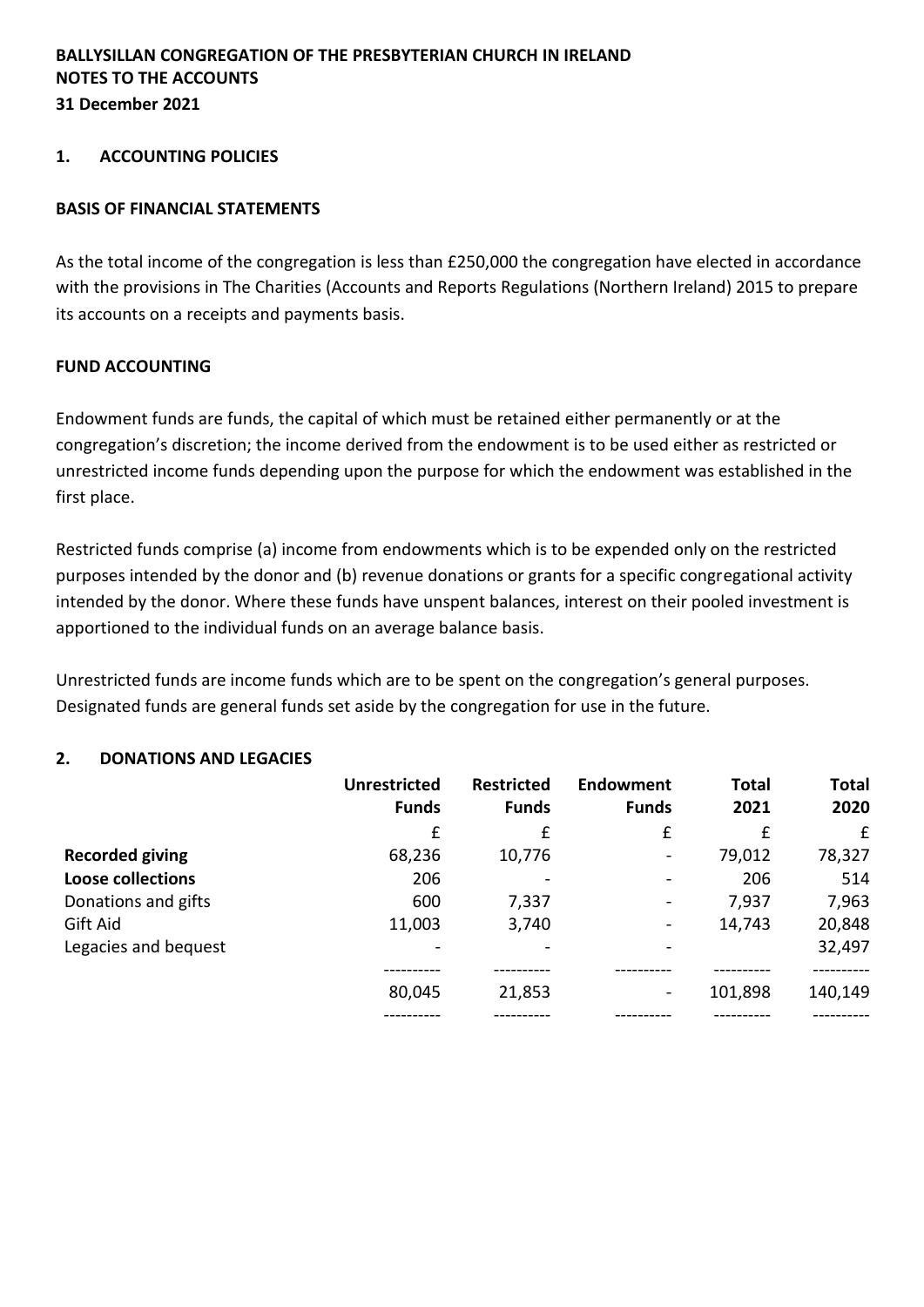#### **BALLYSILLAN CONGREGATION OF THE PRESBYTERIAN CHURCH IN IRELAND NOTES TO THE ACCOUNTS 31 December 2021**

#### **3. CHARITABLE ACTIVITIES**

|                                   | <b>Unrestricted</b><br><b>Funds</b> | <b>Restricted</b><br><b>Funds</b> | Endowment<br><b>Funds</b> | <b>Total</b><br>2021 | <b>Total</b><br>2020 |
|-----------------------------------|-------------------------------------|-----------------------------------|---------------------------|----------------------|----------------------|
|                                   | £                                   | £                                 | £                         | £                    | £                    |
| Income from charitable activities |                                     |                                   |                           |                      |                      |
| Fees from weddings and funerals   |                                     |                                   |                           |                      |                      |
| <b>Fundraising events</b>         |                                     |                                   |                           |                      |                      |
| HMRC - Covid furlough scheme      |                                     |                                   |                           |                      |                      |
| Grants-U.M.Trust                  |                                     |                                   |                           |                      | 3,000                |
|                                   |                                     |                                   |                           |                      |                      |
|                                   |                                     |                                   |                           |                      | 3,000                |
|                                   |                                     |                                   |                           |                      |                      |

#### **4. OTHER TRADING ACTIVITIES**

|                     | <b>Unrestricted</b><br><b>Funds</b> | <b>Restricted</b><br><b>Funds</b> | Endowment<br><b>Funds</b> | <b>Total</b><br>2021 | <b>Total</b><br>2020 |
|---------------------|-------------------------------------|-----------------------------------|---------------------------|----------------------|----------------------|
|                     | £                                   | £                                 | £                         | £                    | $\mathbf{f}$         |
| Letting of premises | 660                                 | $\overline{\phantom{0}}$          |                           | 660                  | 2,652                |
| Trading income      | $\overline{\phantom{a}}$            | $\overline{\phantom{0}}$          |                           |                      |                      |
|                     | 660                                 | $\qquad \qquad$                   | $\overline{\phantom{0}}$  | 660                  | 2,652                |
|                     |                                     |                                   |                           |                      |                      |

#### **5. INVESTMENT INCOME**

|                             | <b>Unrestricted</b><br><b>Funds</b> | <b>Restricted</b><br><b>Funds</b> | Endowment<br><b>Funds</b> | <b>Total</b><br>2021 | <b>Total</b><br>2020 |
|-----------------------------|-------------------------------------|-----------------------------------|---------------------------|----------------------|----------------------|
|                             | £                                   | £                                 | £                         | £                    | £                    |
| Deposit interest            | 355                                 | 37                                |                           | 392                  | 327                  |
| General Investment Fund     | $\overline{\phantom{a}}$            | 69                                |                           | 69                   | 61                   |
| Rents investment properties | $\overline{\phantom{a}}$            |                                   |                           |                      |                      |
| Other investment income     | $\overline{\phantom{a}}$            | 110                               |                           | 110                  | 99                   |
|                             | 355                                 | 216                               |                           | 571                  | 487                  |
|                             |                                     |                                   |                           |                      |                      |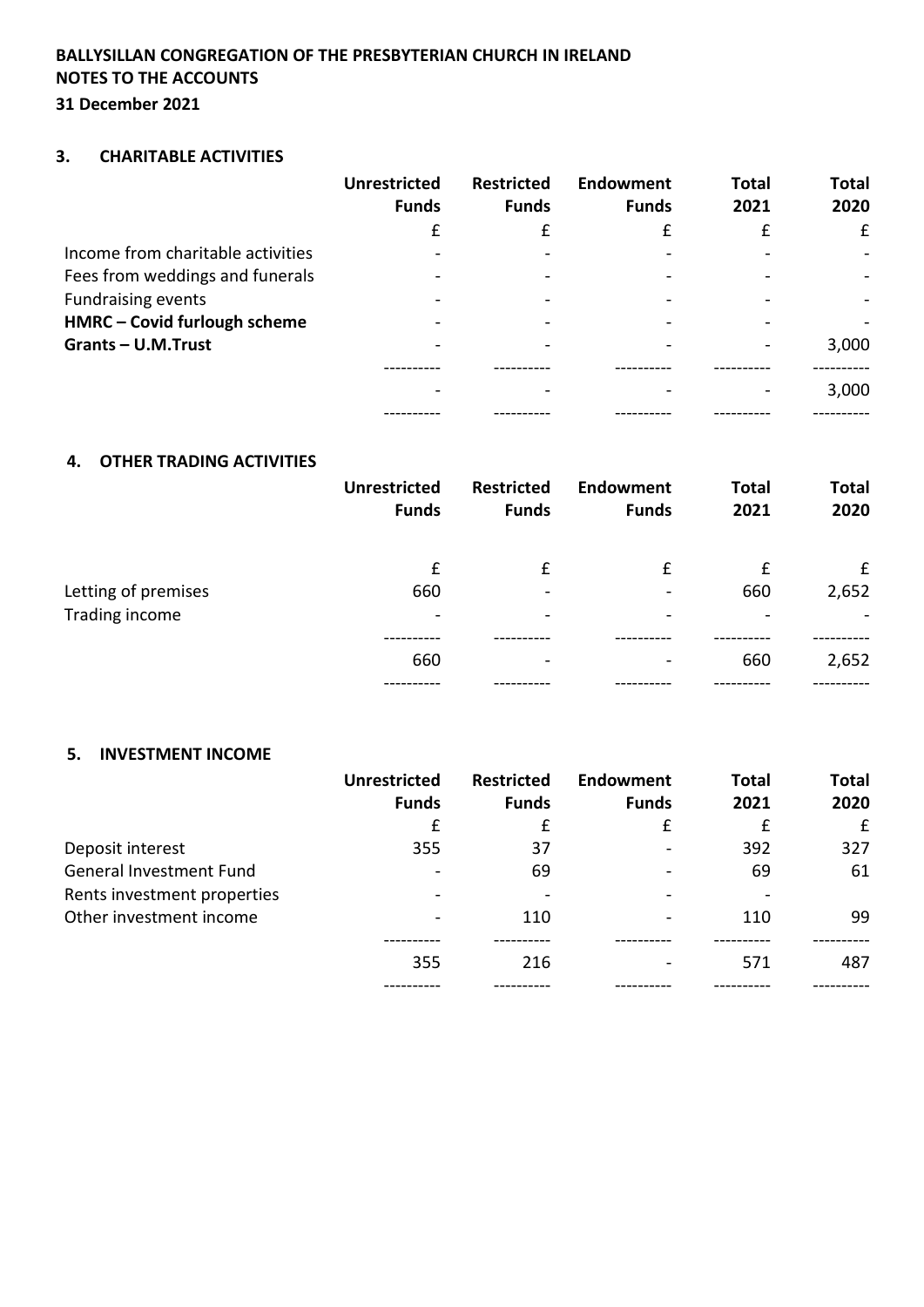#### **6. OTHER INCOME**

|                  | <b>Unrestricted</b><br><b>Funds</b> | <b>Restricted</b><br><b>Funds</b> | Endowment<br><b>Funds</b> | <b>Total</b><br>2021 | <b>Total</b><br>2020     |
|------------------|-------------------------------------|-----------------------------------|---------------------------|----------------------|--------------------------|
|                  | £                                   | $\mathbf{f}$                      | £                         |                      | £                        |
| Insurance claims | $\overline{\phantom{a}}$            | 7,578                             | $\overline{\phantom{a}}$  | 7,578                | $\overline{\phantom{0}}$ |
| Other income     | 180                                 | $\overline{\phantom{a}}$          | -                         | 180                  |                          |
|                  |                                     |                                   |                           |                      |                          |
|                  | 180                                 | 7,578                             | $\blacksquare$            | 7,758                |                          |
|                  |                                     |                                   |                           |                      |                          |

#### **7. RAISING FUNDS**

|                           | <b>Unrestricted</b><br><b>Funds</b> | <b>Restricted</b><br><b>Funds</b>                                                                                                                            | Endowment<br><b>Funds</b>    | <b>Total</b><br>2021         | <b>Total</b><br>2020 |
|---------------------------|-------------------------------------|--------------------------------------------------------------------------------------------------------------------------------------------------------------|------------------------------|------------------------------|----------------------|
|                           | £                                   | £                                                                                                                                                            | £                            | £                            | £                    |
| FWO envelopes             | 411                                 | $\overline{\phantom{0}}$                                                                                                                                     |                              | 411                          | 466                  |
| <b>Fundraising events</b> | $\overline{\phantom{a}}$            | $\hskip1.6pt\hskip1.6pt\hskip1.6pt\hskip1.6pt\hskip1.6pt\hskip1.6pt\hskip1.6pt\hskip1.6pt\hskip1.6pt\hskip1.6pt\hskip1.6pt\hskip1.6pt\hskip1.6pt\hskip1.6pt$ | $\qquad \qquad \blacksquare$ | $\qquad \qquad \blacksquare$ | -                    |
|                           |                                     |                                                                                                                                                              |                              |                              |                      |
|                           | 411                                 | $\overline{\phantom{a}}$                                                                                                                                     | $\overline{\phantom{0}}$     | 411                          | 466                  |
|                           |                                     |                                                                                                                                                              |                              |                              |                      |

#### **8. CHARITABLE ACTIVITIES**

|                                        | <b>Unrestricted</b><br><b>Funds</b> | <b>Restricted</b><br><b>Funds</b> | <b>Endowment</b><br><b>Funds</b> | <b>Total</b><br>2021 | <b>Total</b><br>2020 |
|----------------------------------------|-------------------------------------|-----------------------------------|----------------------------------|----------------------|----------------------|
|                                        | £                                   | £                                 | £                                | £                    | £                    |
| <b>General Assembly Assessments</b>    | 7,994                               |                                   |                                  | 7,994                | 12,870               |
| Presbytery fees                        | 745                                 |                                   |                                  | 745                  | 730                  |
| Ministry and support staff costs       | 14,135                              |                                   |                                  | 14,135               | 25,297               |
| Congregational running expenses        | 30,786                              | 12,550                            |                                  | 43,336               | 29,126               |
| Donations to Missions and<br>charities |                                     | 10,033                            |                                  | 10,033               | 7,871                |
| Governance costs                       |                                     |                                   |                                  |                      |                      |
|                                        |                                     |                                   |                                  |                      |                      |
|                                        | 53,660                              | 22,583                            |                                  | 76,243               | 75,894               |
|                                        |                                     |                                   |                                  |                      |                      |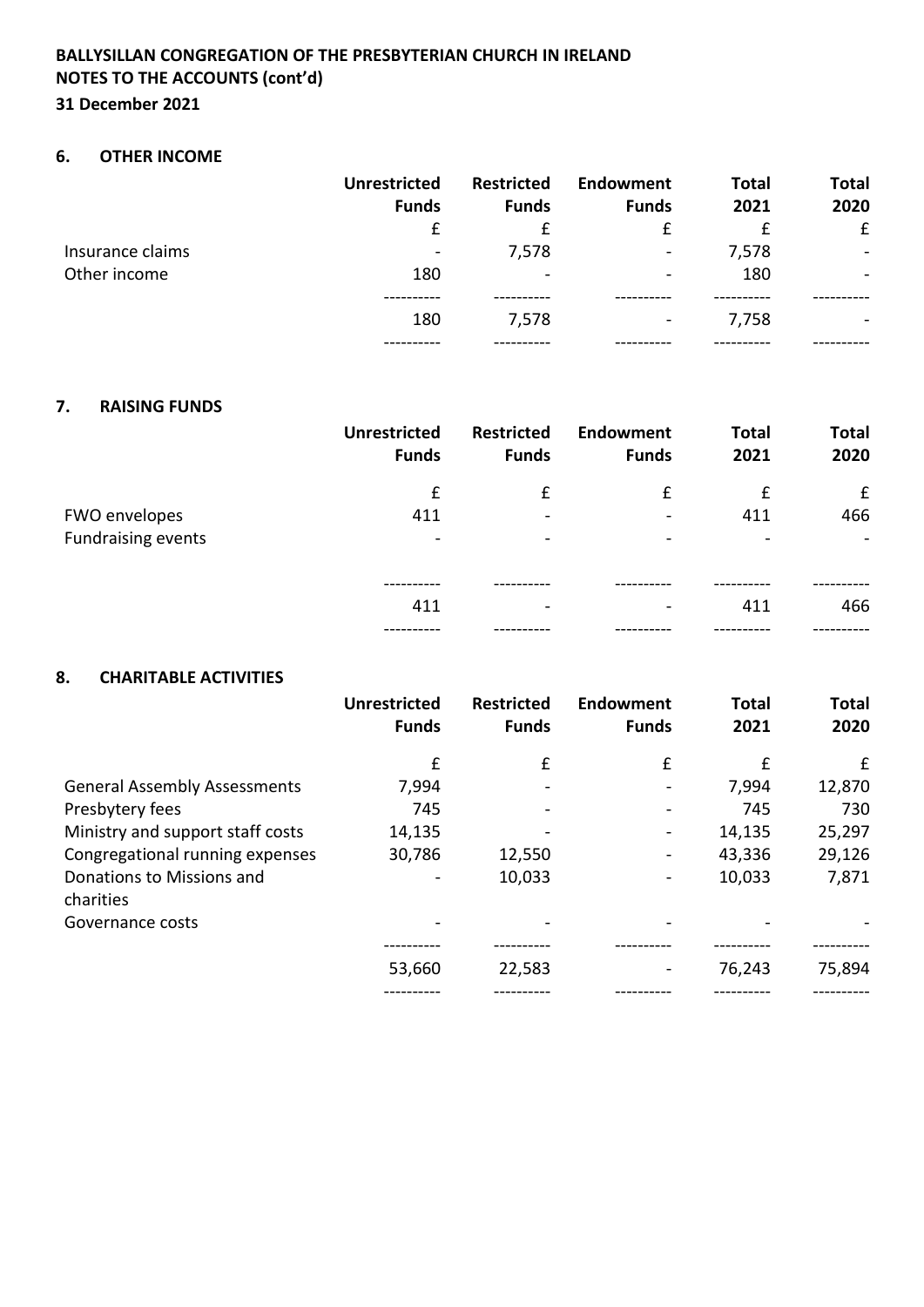#### **9. OTHER EXPENDITURE**

|                                | <b>Unrestricted</b><br><b>Funds</b> | <b>Restricted</b><br><b>Funds</b> | Endowment<br><b>Funds</b> | <b>Total</b><br>2021 | <b>Total</b><br>2020 |
|--------------------------------|-------------------------------------|-----------------------------------|---------------------------|----------------------|----------------------|
| Investment properties expenses |                                     |                                   |                           |                      | £                    |
|                                | $\overline{\phantom{0}}$            | $\overline{\phantom{0}}$          | -                         | -                    |                      |
|                                |                                     |                                   |                           |                      |                      |
|                                | $\,$                                | $\qquad \qquad \blacksquare$      | -                         |                      |                      |
|                                |                                     |                                   |                           |                      |                      |

#### **10. FIXED ASSETS**

The congregation owns the Church premises situated at 773 Crumlin Road, Belfast, BT14 8AA and the associated fixtures, fittings, plant and machinery. These have an insurance value of £5,657,766.

The congregation owns the Church manse situated at 564 Crumlin Road, Belfast, BT14 7GL which has an insurance value of £471,871

#### **11. INVESTMENTS**

The congregation has the following investments. Amounts are shown at market valuation.

|                                            | 2021<br>£ | 2020<br>£ |
|--------------------------------------------|-----------|-----------|
| <b>General Investment Fund</b><br>Property | 3,555     | 3,150     |
| Other investments                          | 28,255    | 27,983    |
|                                            | 31,810    | 31,133    |
|                                            |           |           |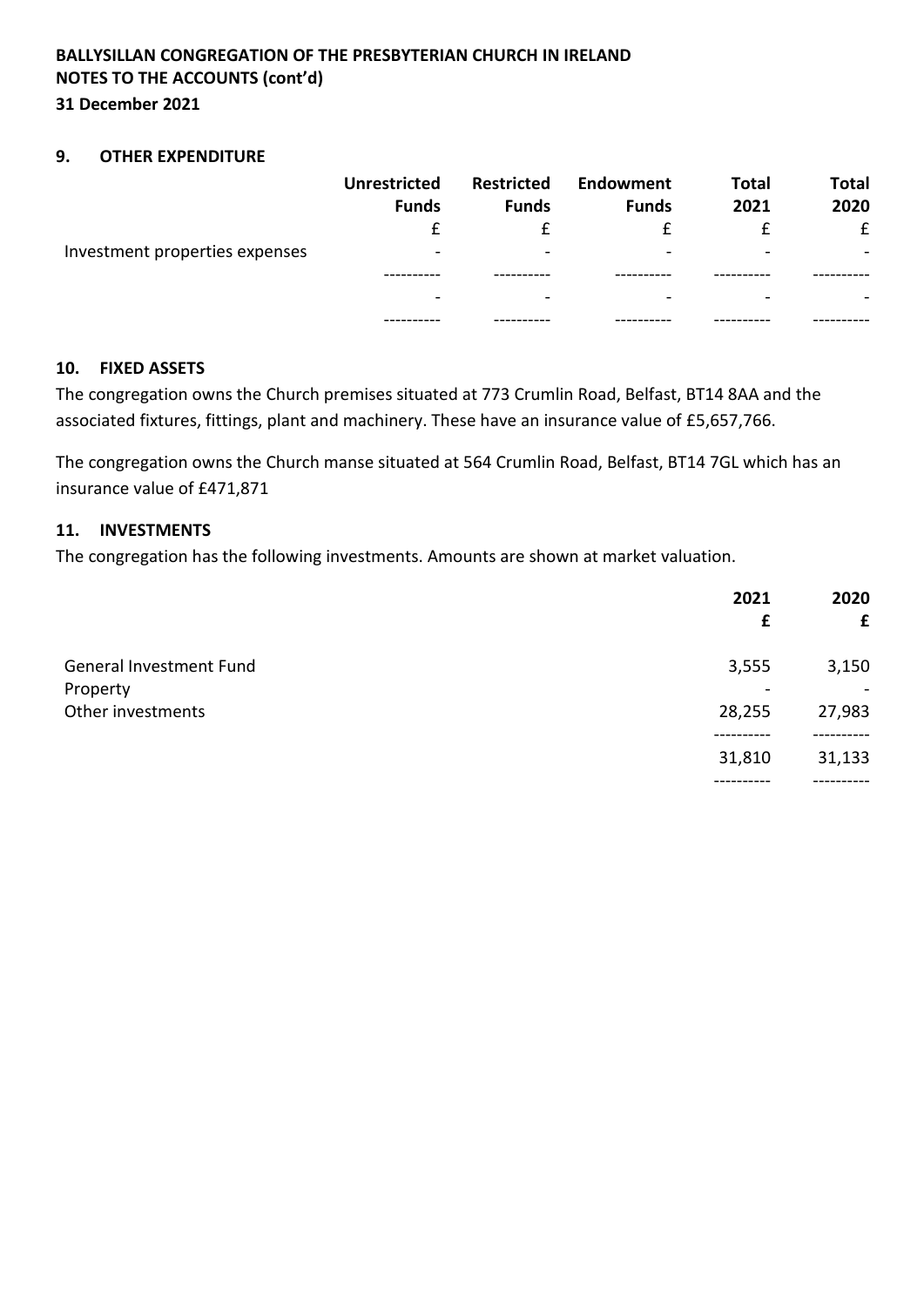#### **12. FUND BALANCES**

| <b>Fund</b>                    | <b>Balance at</b><br>start | Receipt<br>S | Payment        | Surplus /<br>(Deficit) | <b>Transfer</b> | <b>Balance</b><br>at end |
|--------------------------------|----------------------------|--------------|----------------|------------------------|-----------------|--------------------------|
|                                | £                          | £            | £              | £                      | £               | £                        |
| <b>Unrestricted Funds</b>      |                            |              |                |                        |                 |                          |
| <b>General Fund</b>            | 39,233                     | 81,240       | 49,106         | 32,134                 | 200             | 71,567                   |
| M Gregg                        | 24,358                     |              | 4,965          | (4, 965)<br>---------- |                 | 19,393                   |
|                                | 63,591                     | 81,240       | 54,071         | 27,169                 | 200             | 90,960                   |
| <b>Restricted Funds</b>        |                            |              |                |                        |                 |                          |
| Repair and Renovation          | 9,337                      | 20,503       | 9,258          | 11,245                 |                 | 20,582                   |
| E Hewitt bequest for grounds   | 24,655                     | $\sim$ $-$   | 3,090          | (3090)                 |                 | 21,565                   |
| <b>United Appeal</b>           | 754                        | 7,172        | 8,021          | (849)                  |                 | (95)                     |
| <b>Mission Fund</b>            | 8,798                      |              | $\blacksquare$ |                        |                 | 8,798                    |
| Appeal Account                 | 930                        | 1,757        | 1,935          | (178)                  |                 | 752                      |
| <b>Bequest Funds</b>           | 2,267                      | 215          | 77             | 138                    |                 | 2,405                    |
| <b>Events Fund</b>             | 831                        |              |                |                        |                 | 831                      |
| Social/Help Fund               | 500                        |              |                |                        |                 | 500                      |
| 3 Church Event                 | 471                        |              |                |                        |                 | 471                      |
| Youth Work                     | 2,500                      |              | 202            | (202)                  |                 | 2,298                    |
|                                | 51,043                     | 29,647       | 22,583         | 7,064                  |                 | 58,107                   |
| <b>Organisations</b>           |                            |              |                |                        |                 |                          |
| PW                             | 351                        | 1,406        | 1,687          | (281)                  | (70)            | 0                        |
| BB                             | 6,598                      | 2,248        | 3,279          | (1,031)                |                 | 5,567                    |
| <b>BB Minibus</b>              | 1,604                      |              |                |                        |                 | 1,604                    |
| <b>BB Reserve</b>              | 5,062                      | 1            |                | 1                      |                 | 5,063                    |
| Youth Club                     | 3,477                      | 2,450        | 3,145          | (695)                  |                 | 2,782                    |
| <b>Banner Makers</b>           | 85                         | 37           |                | 37                     |                 | 122                      |
| Evergreens                     | 1,001                      | 244          | 742            | (498)                  | (100)           | 403                      |
| Ozone                          | 104                        | 88           | 75             | 13                     | (30)            | 87                       |
| Girlzone                       |                            | 277          | 225            | 52                     |                 | 52                       |
|                                | 18,282                     | 6,751        | 9,153          | (2,402)                | (200)           | 15,680                   |
| <b>Endowment Funds</b>         |                            |              |                |                        |                 |                          |
|                                |                            |              |                |                        |                 |                          |
| <b>TOTAL FUNDS</b>             | 132,916                    | 117,638      | 85,807         | 31,831                 |                 | 164,747                  |
|                                | <b>Valuation at</b>        |              |                | Revaluation            |                 | Valuation                |
|                                | <b>Start</b>               |              |                | <b>Increase</b>        |                 | at end                   |
| <b>General Investment Fund</b> | 3,150                      |              |                | 405                    |                 | 3,555                    |
|                                |                            |              |                |                        |                 |                          |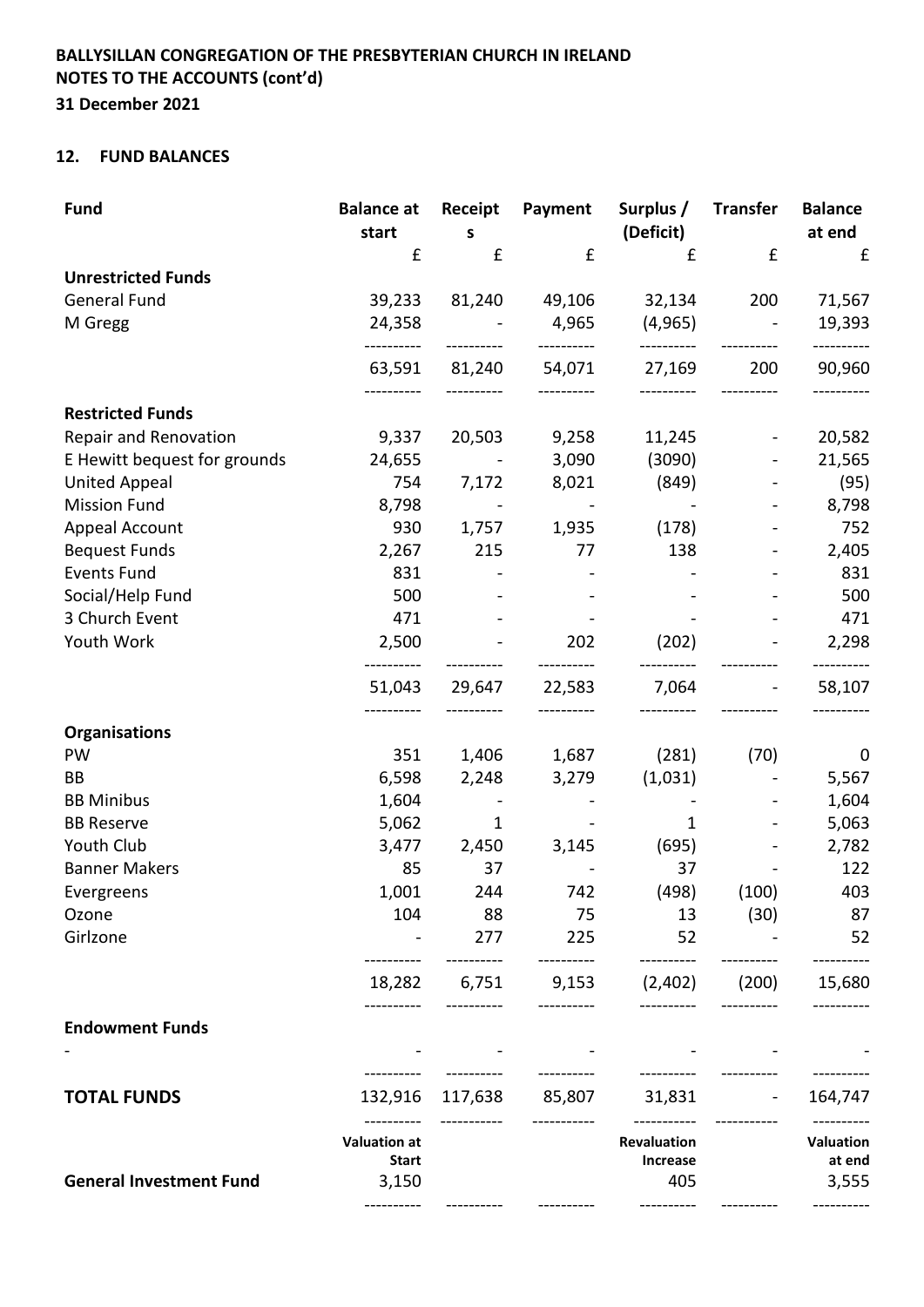| 39233.62<br><b>Balance at 1st January 2021</b><br><b>FWO Contributions</b><br>68236.28<br><b>Gift Aid from Inland Revenue</b><br>11003.34<br><b>Sunday Loose Collections</b><br>206.05<br>Use of Halls<br>60.00<br>Bible Reading Notes / Church Magazines<br>180.00<br>Weddings, Funerals etc<br>0.00<br>Manse rental income<br>600.00<br>Gifts and donations<br>600.00<br><b>Closure of Barclays Account</b><br>1.00<br>1.00<br><b>Interest from Bequests</b><br>1.21<br>353.79<br><b>Bank Interest</b><br>Contributions from Church organisations towards Heat and Light<br>100.00<br>Evergreens<br>Ozone<br>30.00<br>PW<br>70.00<br><b>Ministry and Support Staff</b><br>Minister's Stipend<br>1566.52<br>Minister's National Insurance<br>160.79<br><b>Ministerial Car Allowance</b><br>201.34<br><b>Ministerial Duties Allowance</b><br>134.25<br><b>Vacancy Convenor</b><br>6146.00<br>Other ministry and support staff<br>2420.00<br>Ministry and support staff expenses<br>100.50<br><b>Pulpit Supply</b><br>3406.50<br><b>Assessments by Church House &amp; Presbytery</b><br><b>Central Ministry Fund</b><br>2650.00<br><b>Ministers Pension Fund</b><br>375.96<br><b>Retired Minister Fund</b><br>00.00<br><b>Widows of Ministers Fund</b><br>607.00<br><b>Incidental Fund</b><br>2042.00<br><b>Prolonged Disability Fund</b><br>442.00<br>Ministerial Development Fund<br>287.00<br><b>Sick Supply Fund</b><br>44.00<br><b>Assembly Buildings External Work</b><br>1160.00<br><b>Students Bursary Fund</b><br>386.00<br>Presbytery Fees - 2020<br>745.00<br><b>Church Running Costs</b><br>Cleaning<br>222.91<br>Advertising, Printing & Stationery<br>455.15<br><b>DVDs</b><br>63.36<br>Vacancy and Installion costs<br>437.22<br>Church events<br>230.54<br><b>Sundries</b><br>514.88<br>Manse (Rental return and sundries)<br>635.00<br><b>Removal Costs</b><br>1230.00 | <b>GENERAL FUND</b>       | <b>INCOME</b> | <b>EXPENDITURE</b> |
|----------------------------------------------------------------------------------------------------------------------------------------------------------------------------------------------------------------------------------------------------------------------------------------------------------------------------------------------------------------------------------------------------------------------------------------------------------------------------------------------------------------------------------------------------------------------------------------------------------------------------------------------------------------------------------------------------------------------------------------------------------------------------------------------------------------------------------------------------------------------------------------------------------------------------------------------------------------------------------------------------------------------------------------------------------------------------------------------------------------------------------------------------------------------------------------------------------------------------------------------------------------------------------------------------------------------------------------------------------------------------------------------------------------------------------------------------------------------------------------------------------------------------------------------------------------------------------------------------------------------------------------------------------------------------------------------------------------------------------------------------------------------------------------------------------------------------------------------------------------------------------------|---------------------------|---------------|--------------------|
|                                                                                                                                                                                                                                                                                                                                                                                                                                                                                                                                                                                                                                                                                                                                                                                                                                                                                                                                                                                                                                                                                                                                                                                                                                                                                                                                                                                                                                                                                                                                                                                                                                                                                                                                                                                                                                                                                        |                           |               |                    |
|                                                                                                                                                                                                                                                                                                                                                                                                                                                                                                                                                                                                                                                                                                                                                                                                                                                                                                                                                                                                                                                                                                                                                                                                                                                                                                                                                                                                                                                                                                                                                                                                                                                                                                                                                                                                                                                                                        |                           |               |                    |
|                                                                                                                                                                                                                                                                                                                                                                                                                                                                                                                                                                                                                                                                                                                                                                                                                                                                                                                                                                                                                                                                                                                                                                                                                                                                                                                                                                                                                                                                                                                                                                                                                                                                                                                                                                                                                                                                                        |                           |               |                    |
|                                                                                                                                                                                                                                                                                                                                                                                                                                                                                                                                                                                                                                                                                                                                                                                                                                                                                                                                                                                                                                                                                                                                                                                                                                                                                                                                                                                                                                                                                                                                                                                                                                                                                                                                                                                                                                                                                        |                           |               |                    |
|                                                                                                                                                                                                                                                                                                                                                                                                                                                                                                                                                                                                                                                                                                                                                                                                                                                                                                                                                                                                                                                                                                                                                                                                                                                                                                                                                                                                                                                                                                                                                                                                                                                                                                                                                                                                                                                                                        |                           |               |                    |
|                                                                                                                                                                                                                                                                                                                                                                                                                                                                                                                                                                                                                                                                                                                                                                                                                                                                                                                                                                                                                                                                                                                                                                                                                                                                                                                                                                                                                                                                                                                                                                                                                                                                                                                                                                                                                                                                                        |                           |               |                    |
|                                                                                                                                                                                                                                                                                                                                                                                                                                                                                                                                                                                                                                                                                                                                                                                                                                                                                                                                                                                                                                                                                                                                                                                                                                                                                                                                                                                                                                                                                                                                                                                                                                                                                                                                                                                                                                                                                        |                           |               |                    |
|                                                                                                                                                                                                                                                                                                                                                                                                                                                                                                                                                                                                                                                                                                                                                                                                                                                                                                                                                                                                                                                                                                                                                                                                                                                                                                                                                                                                                                                                                                                                                                                                                                                                                                                                                                                                                                                                                        |                           |               |                    |
|                                                                                                                                                                                                                                                                                                                                                                                                                                                                                                                                                                                                                                                                                                                                                                                                                                                                                                                                                                                                                                                                                                                                                                                                                                                                                                                                                                                                                                                                                                                                                                                                                                                                                                                                                                                                                                                                                        |                           |               |                    |
|                                                                                                                                                                                                                                                                                                                                                                                                                                                                                                                                                                                                                                                                                                                                                                                                                                                                                                                                                                                                                                                                                                                                                                                                                                                                                                                                                                                                                                                                                                                                                                                                                                                                                                                                                                                                                                                                                        |                           |               |                    |
|                                                                                                                                                                                                                                                                                                                                                                                                                                                                                                                                                                                                                                                                                                                                                                                                                                                                                                                                                                                                                                                                                                                                                                                                                                                                                                                                                                                                                                                                                                                                                                                                                                                                                                                                                                                                                                                                                        |                           |               |                    |
|                                                                                                                                                                                                                                                                                                                                                                                                                                                                                                                                                                                                                                                                                                                                                                                                                                                                                                                                                                                                                                                                                                                                                                                                                                                                                                                                                                                                                                                                                                                                                                                                                                                                                                                                                                                                                                                                                        |                           |               |                    |
|                                                                                                                                                                                                                                                                                                                                                                                                                                                                                                                                                                                                                                                                                                                                                                                                                                                                                                                                                                                                                                                                                                                                                                                                                                                                                                                                                                                                                                                                                                                                                                                                                                                                                                                                                                                                                                                                                        |                           |               |                    |
|                                                                                                                                                                                                                                                                                                                                                                                                                                                                                                                                                                                                                                                                                                                                                                                                                                                                                                                                                                                                                                                                                                                                                                                                                                                                                                                                                                                                                                                                                                                                                                                                                                                                                                                                                                                                                                                                                        |                           |               |                    |
|                                                                                                                                                                                                                                                                                                                                                                                                                                                                                                                                                                                                                                                                                                                                                                                                                                                                                                                                                                                                                                                                                                                                                                                                                                                                                                                                                                                                                                                                                                                                                                                                                                                                                                                                                                                                                                                                                        |                           |               |                    |
|                                                                                                                                                                                                                                                                                                                                                                                                                                                                                                                                                                                                                                                                                                                                                                                                                                                                                                                                                                                                                                                                                                                                                                                                                                                                                                                                                                                                                                                                                                                                                                                                                                                                                                                                                                                                                                                                                        |                           |               |                    |
|                                                                                                                                                                                                                                                                                                                                                                                                                                                                                                                                                                                                                                                                                                                                                                                                                                                                                                                                                                                                                                                                                                                                                                                                                                                                                                                                                                                                                                                                                                                                                                                                                                                                                                                                                                                                                                                                                        |                           |               |                    |
|                                                                                                                                                                                                                                                                                                                                                                                                                                                                                                                                                                                                                                                                                                                                                                                                                                                                                                                                                                                                                                                                                                                                                                                                                                                                                                                                                                                                                                                                                                                                                                                                                                                                                                                                                                                                                                                                                        |                           |               |                    |
|                                                                                                                                                                                                                                                                                                                                                                                                                                                                                                                                                                                                                                                                                                                                                                                                                                                                                                                                                                                                                                                                                                                                                                                                                                                                                                                                                                                                                                                                                                                                                                                                                                                                                                                                                                                                                                                                                        |                           |               |                    |
|                                                                                                                                                                                                                                                                                                                                                                                                                                                                                                                                                                                                                                                                                                                                                                                                                                                                                                                                                                                                                                                                                                                                                                                                                                                                                                                                                                                                                                                                                                                                                                                                                                                                                                                                                                                                                                                                                        |                           |               |                    |
|                                                                                                                                                                                                                                                                                                                                                                                                                                                                                                                                                                                                                                                                                                                                                                                                                                                                                                                                                                                                                                                                                                                                                                                                                                                                                                                                                                                                                                                                                                                                                                                                                                                                                                                                                                                                                                                                                        |                           |               |                    |
|                                                                                                                                                                                                                                                                                                                                                                                                                                                                                                                                                                                                                                                                                                                                                                                                                                                                                                                                                                                                                                                                                                                                                                                                                                                                                                                                                                                                                                                                                                                                                                                                                                                                                                                                                                                                                                                                                        |                           |               |                    |
|                                                                                                                                                                                                                                                                                                                                                                                                                                                                                                                                                                                                                                                                                                                                                                                                                                                                                                                                                                                                                                                                                                                                                                                                                                                                                                                                                                                                                                                                                                                                                                                                                                                                                                                                                                                                                                                                                        |                           |               |                    |
|                                                                                                                                                                                                                                                                                                                                                                                                                                                                                                                                                                                                                                                                                                                                                                                                                                                                                                                                                                                                                                                                                                                                                                                                                                                                                                                                                                                                                                                                                                                                                                                                                                                                                                                                                                                                                                                                                        |                           |               |                    |
|                                                                                                                                                                                                                                                                                                                                                                                                                                                                                                                                                                                                                                                                                                                                                                                                                                                                                                                                                                                                                                                                                                                                                                                                                                                                                                                                                                                                                                                                                                                                                                                                                                                                                                                                                                                                                                                                                        |                           |               |                    |
|                                                                                                                                                                                                                                                                                                                                                                                                                                                                                                                                                                                                                                                                                                                                                                                                                                                                                                                                                                                                                                                                                                                                                                                                                                                                                                                                                                                                                                                                                                                                                                                                                                                                                                                                                                                                                                                                                        |                           |               |                    |
|                                                                                                                                                                                                                                                                                                                                                                                                                                                                                                                                                                                                                                                                                                                                                                                                                                                                                                                                                                                                                                                                                                                                                                                                                                                                                                                                                                                                                                                                                                                                                                                                                                                                                                                                                                                                                                                                                        |                           |               |                    |
|                                                                                                                                                                                                                                                                                                                                                                                                                                                                                                                                                                                                                                                                                                                                                                                                                                                                                                                                                                                                                                                                                                                                                                                                                                                                                                                                                                                                                                                                                                                                                                                                                                                                                                                                                                                                                                                                                        |                           |               |                    |
|                                                                                                                                                                                                                                                                                                                                                                                                                                                                                                                                                                                                                                                                                                                                                                                                                                                                                                                                                                                                                                                                                                                                                                                                                                                                                                                                                                                                                                                                                                                                                                                                                                                                                                                                                                                                                                                                                        |                           |               |                    |
|                                                                                                                                                                                                                                                                                                                                                                                                                                                                                                                                                                                                                                                                                                                                                                                                                                                                                                                                                                                                                                                                                                                                                                                                                                                                                                                                                                                                                                                                                                                                                                                                                                                                                                                                                                                                                                                                                        |                           |               |                    |
|                                                                                                                                                                                                                                                                                                                                                                                                                                                                                                                                                                                                                                                                                                                                                                                                                                                                                                                                                                                                                                                                                                                                                                                                                                                                                                                                                                                                                                                                                                                                                                                                                                                                                                                                                                                                                                                                                        |                           |               |                    |
|                                                                                                                                                                                                                                                                                                                                                                                                                                                                                                                                                                                                                                                                                                                                                                                                                                                                                                                                                                                                                                                                                                                                                                                                                                                                                                                                                                                                                                                                                                                                                                                                                                                                                                                                                                                                                                                                                        |                           |               |                    |
|                                                                                                                                                                                                                                                                                                                                                                                                                                                                                                                                                                                                                                                                                                                                                                                                                                                                                                                                                                                                                                                                                                                                                                                                                                                                                                                                                                                                                                                                                                                                                                                                                                                                                                                                                                                                                                                                                        |                           |               |                    |
|                                                                                                                                                                                                                                                                                                                                                                                                                                                                                                                                                                                                                                                                                                                                                                                                                                                                                                                                                                                                                                                                                                                                                                                                                                                                                                                                                                                                                                                                                                                                                                                                                                                                                                                                                                                                                                                                                        |                           |               |                    |
|                                                                                                                                                                                                                                                                                                                                                                                                                                                                                                                                                                                                                                                                                                                                                                                                                                                                                                                                                                                                                                                                                                                                                                                                                                                                                                                                                                                                                                                                                                                                                                                                                                                                                                                                                                                                                                                                                        |                           |               |                    |
|                                                                                                                                                                                                                                                                                                                                                                                                                                                                                                                                                                                                                                                                                                                                                                                                                                                                                                                                                                                                                                                                                                                                                                                                                                                                                                                                                                                                                                                                                                                                                                                                                                                                                                                                                                                                                                                                                        |                           |               |                    |
|                                                                                                                                                                                                                                                                                                                                                                                                                                                                                                                                                                                                                                                                                                                                                                                                                                                                                                                                                                                                                                                                                                                                                                                                                                                                                                                                                                                                                                                                                                                                                                                                                                                                                                                                                                                                                                                                                        |                           |               |                    |
|                                                                                                                                                                                                                                                                                                                                                                                                                                                                                                                                                                                                                                                                                                                                                                                                                                                                                                                                                                                                                                                                                                                                                                                                                                                                                                                                                                                                                                                                                                                                                                                                                                                                                                                                                                                                                                                                                        |                           |               |                    |
|                                                                                                                                                                                                                                                                                                                                                                                                                                                                                                                                                                                                                                                                                                                                                                                                                                                                                                                                                                                                                                                                                                                                                                                                                                                                                                                                                                                                                                                                                                                                                                                                                                                                                                                                                                                                                                                                                        |                           |               |                    |
|                                                                                                                                                                                                                                                                                                                                                                                                                                                                                                                                                                                                                                                                                                                                                                                                                                                                                                                                                                                                                                                                                                                                                                                                                                                                                                                                                                                                                                                                                                                                                                                                                                                                                                                                                                                                                                                                                        |                           |               |                    |
|                                                                                                                                                                                                                                                                                                                                                                                                                                                                                                                                                                                                                                                                                                                                                                                                                                                                                                                                                                                                                                                                                                                                                                                                                                                                                                                                                                                                                                                                                                                                                                                                                                                                                                                                                                                                                                                                                        |                           |               |                    |
|                                                                                                                                                                                                                                                                                                                                                                                                                                                                                                                                                                                                                                                                                                                                                                                                                                                                                                                                                                                                                                                                                                                                                                                                                                                                                                                                                                                                                                                                                                                                                                                                                                                                                                                                                                                                                                                                                        |                           |               |                    |
|                                                                                                                                                                                                                                                                                                                                                                                                                                                                                                                                                                                                                                                                                                                                                                                                                                                                                                                                                                                                                                                                                                                                                                                                                                                                                                                                                                                                                                                                                                                                                                                                                                                                                                                                                                                                                                                                                        |                           |               |                    |
|                                                                                                                                                                                                                                                                                                                                                                                                                                                                                                                                                                                                                                                                                                                                                                                                                                                                                                                                                                                                                                                                                                                                                                                                                                                                                                                                                                                                                                                                                                                                                                                                                                                                                                                                                                                                                                                                                        |                           |               |                    |
|                                                                                                                                                                                                                                                                                                                                                                                                                                                                                                                                                                                                                                                                                                                                                                                                                                                                                                                                                                                                                                                                                                                                                                                                                                                                                                                                                                                                                                                                                                                                                                                                                                                                                                                                                                                                                                                                                        |                           |               |                    |
|                                                                                                                                                                                                                                                                                                                                                                                                                                                                                                                                                                                                                                                                                                                                                                                                                                                                                                                                                                                                                                                                                                                                                                                                                                                                                                                                                                                                                                                                                                                                                                                                                                                                                                                                                                                                                                                                                        |                           |               |                    |
|                                                                                                                                                                                                                                                                                                                                                                                                                                                                                                                                                                                                                                                                                                                                                                                                                                                                                                                                                                                                                                                                                                                                                                                                                                                                                                                                                                                                                                                                                                                                                                                                                                                                                                                                                                                                                                                                                        |                           |               |                    |
|                                                                                                                                                                                                                                                                                                                                                                                                                                                                                                                                                                                                                                                                                                                                                                                                                                                                                                                                                                                                                                                                                                                                                                                                                                                                                                                                                                                                                                                                                                                                                                                                                                                                                                                                                                                                                                                                                        | <b>Communion supplies</b> |               | 153.99             |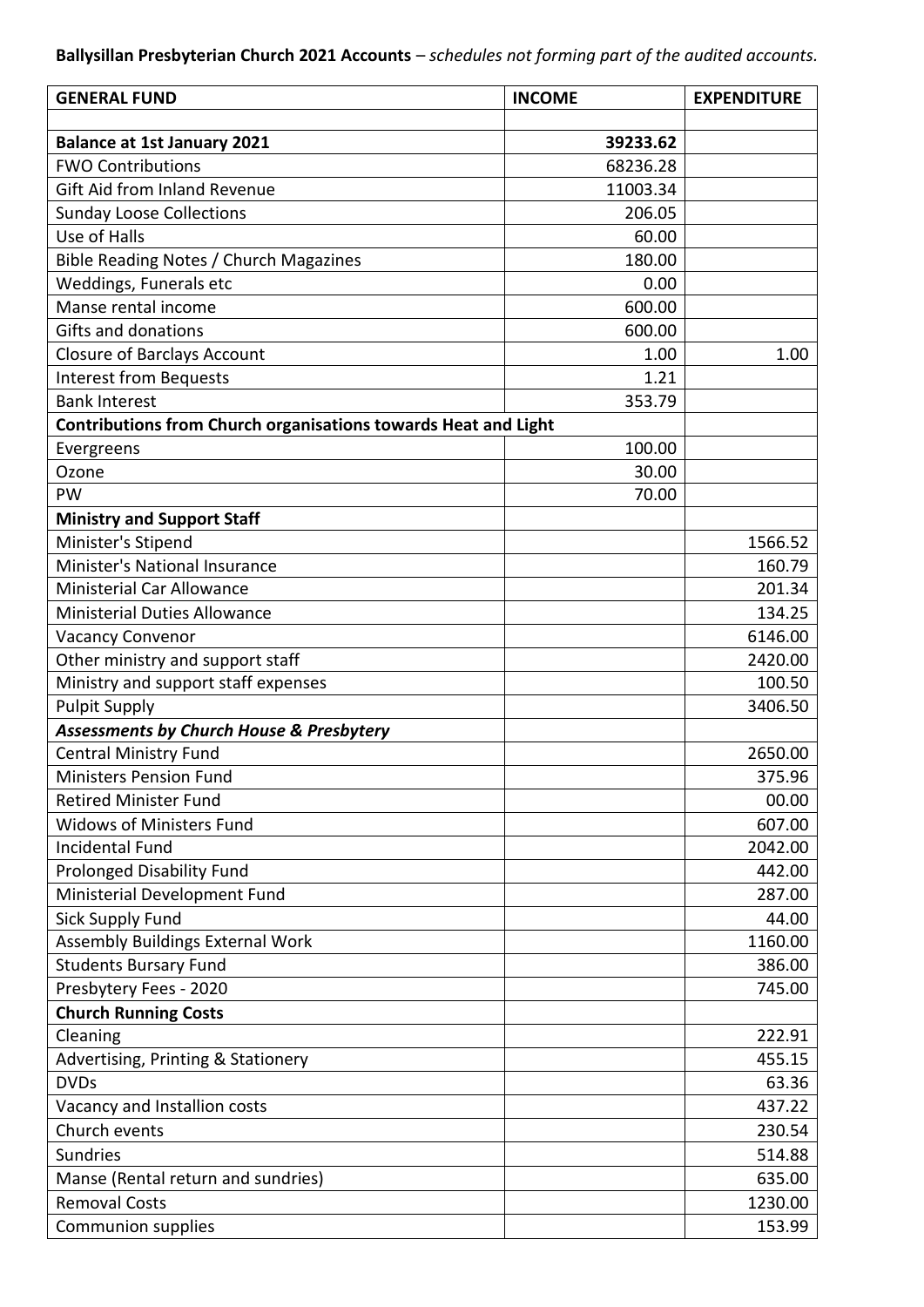| Covid related sundries                     |           | 78.00     |
|--------------------------------------------|-----------|-----------|
| <b>Bank Fees</b>                           |           | 106.81    |
| <b>Pastoral Care Float</b>                 |           | 100.00    |
| Play Resource membership 2020              |           | 65.00     |
| <b>TV Licence</b>                          |           | 159.00    |
| Insurance                                  |           | 4361.23   |
| Gas                                        |           | 3221.15   |
| Electricity                                |           | 2851.27   |
| <b>Water Rates</b>                         |           | 166.82    |
| <b>Manse Rates and Ground Rent</b>         |           | 809.72    |
| Manse electricity and gas                  |           | 303.12    |
| Manse telephone and internet               |           | 114.32    |
| Church Telephone & Internet                |           | 579.14    |
| <b>Christian Copyright Licence</b>         |           | 760.91    |
| Church Envelopes 2022                      |           | 411.00    |
| Sunday Club                                |           | 135.00    |
| Bible Reading Notes 2021/ Love your church |           | 356.30    |
| Equipment                                  |           | 333.97    |
| Repairs etc - Manse                        |           | 6110.09   |
| Repairs etc - Church and Halls             |           | 1266.00   |
| <b>Balance carried into 2022</b>           |           | 71567.53  |
|                                            | 120675.29 | 120675.29 |
|                                            |           |           |
| <b>M GREGG FUND</b>                        |           |           |
| <b>Balance at 1st January 2021</b>         | 24358.35  |           |
| Manse Repairs (Kitchen Cupboards)          |           | 4965.00   |
|                                            |           |           |
| <b>Balance carried into 2022</b>           |           | 19393.35  |
|                                            | 24358.35  | 24358.35  |
| <b>REPAIRS &amp; RENOVATIONS FUND</b>      |           |           |
| <b>Balance at 1st January 2021</b>         | 9336.12   |           |
| R & R Contributions                        | 10776.40  |           |
| Gift Aid from Inland Revenue               | 2148.26   |           |
| <b>Interest from Bequests</b>              | 1.45      |           |
| Insurance Claim recoverable                | 7578.42   |           |
| Repairs/Maintenance Church & Halls         |           | 8381.73   |
| Repairs/Maintenance Manse                  |           | 876.00    |
| <b>Balance carried into 2022</b>           |           | 20582.92  |
|                                            | 29840.65  | 29840.65  |
|                                            |           |           |
| <b>UNITED APPEAL FUND</b>                  |           |           |
| <b>Balance at 1st January 2021</b>         | 754.36    |           |
| <b>United Appeal Contributions</b>         | 5987.90   |           |
| Gift Aid from Inland Revenue               | 1184.27   |           |
| Paid to United Appeal during 2022          |           | 8021.53   |
| <b>Balance carried into 2022</b>           |           | $-95.00$  |
|                                            | 7926.53   | 7926.53   |
|                                            |           |           |
|                                            |           |           |
|                                            |           |           |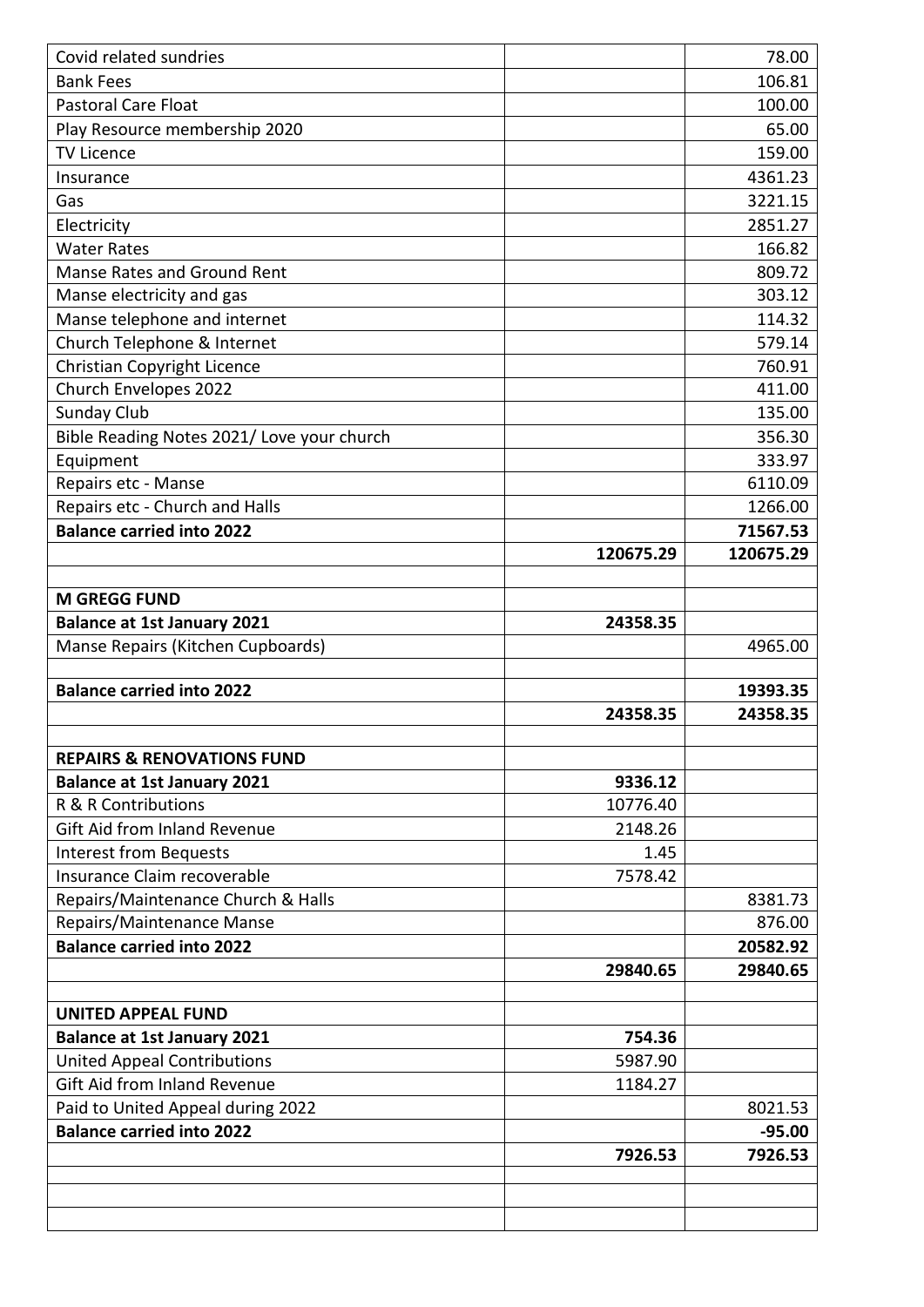| <b>MISSION FUND</b>                                            |              |          |
|----------------------------------------------------------------|--------------|----------|
| <b>Balance at 1st January 2021</b>                             | 8797.20      |          |
| <b>Transfer from General Fund</b>                              | 0.00         |          |
| <b>Balance carried into 2022</b>                               |              | 8,797.20 |
|                                                                | 8797.20      | 8797.20  |
|                                                                |              |          |
| <b>WORLD DEVELOPMENT APPEAL FUND</b>                           |              |          |
| <b>Balance at 1st January 2021</b>                             | 0.00         |          |
| Congregation collection                                        | 245.00       |          |
| <b>Balance carried into 2022</b>                               |              | 245.00   |
|                                                                | 245.00       | 245.00   |
| <b>MODERATOR'S APPEAL FUND</b>                                 |              |          |
| <b>Balance at 1st January 2021</b>                             | 850.00       |          |
| Donations 2021                                                 | 860.00       |          |
| Gift Aid received                                              | 387.50       |          |
| Paid to Moderator's Appeal                                     |              | 1590.00  |
| <b>Balance carried into 2022</b>                               |              | 507.50   |
|                                                                | 2097.50      | 2097.50  |
|                                                                |              |          |
| PRESBYTERIAN CHILDREN'S SOCIETY FUND                           |              |          |
| <b>Balance at 1st January 2021</b>                             | 0.00         |          |
| Congregation collection                                        | 326.00       |          |
| Transfer from Brownies/Rainbows                                | 211.20       |          |
| Paid to Presbyterian Children's Society                        |              | 537.20   |
| <b>Balance carried into 2022</b>                               |              | 0.00     |
|                                                                | 537.20       | 537.20   |
|                                                                |              |          |
| <b>PW MISSION FUND</b>                                         |              |          |
| <b>Balance at 1st January 2021</b>                             | 0.00         |          |
| Congregation collection 2021                                   | 556.20       |          |
| Paid to P W Mission Funds                                      |              | 556.20   |
| <b>Balance carried into 2021</b>                               |              | 0.00     |
|                                                                | 556.20       | 556.20   |
|                                                                |              |          |
| <b>BEQUEST INCOME FUND</b>                                     |              |          |
| <b>Balance at 1st January 2021</b>                             | 776.61       |          |
| Interest on Carmichael Bequest<br>Interest on McAlpine Bequest | 1.51<br>3.76 |          |
| <b>Interest on Sully Bequest</b>                               | 31.07        |          |
|                                                                |              |          |
|                                                                |              |          |
| Hutchinson Bequest dividends 2020                              | 69.42        |          |
| Hutchinson Bequest dividends to Minister 2021                  |              | 77.43    |
| <b>Balance carried into 2022</b>                               |              | 804.94   |
|                                                                | 882.37       | 882.37   |
| <b>CHURCH MUSIC BEQUEST FUND</b>                               |              |          |
| <b>Balance at 1st January 2021</b>                             | 1490.39      |          |
| Dividends from M & G Investment                                | 109.52       |          |
| <b>Bank Interest</b>                                           | 0.16         |          |
| <b>Balance carried into 2022</b>                               |              | 1600.07  |
|                                                                | 1600.07      | 1600.07  |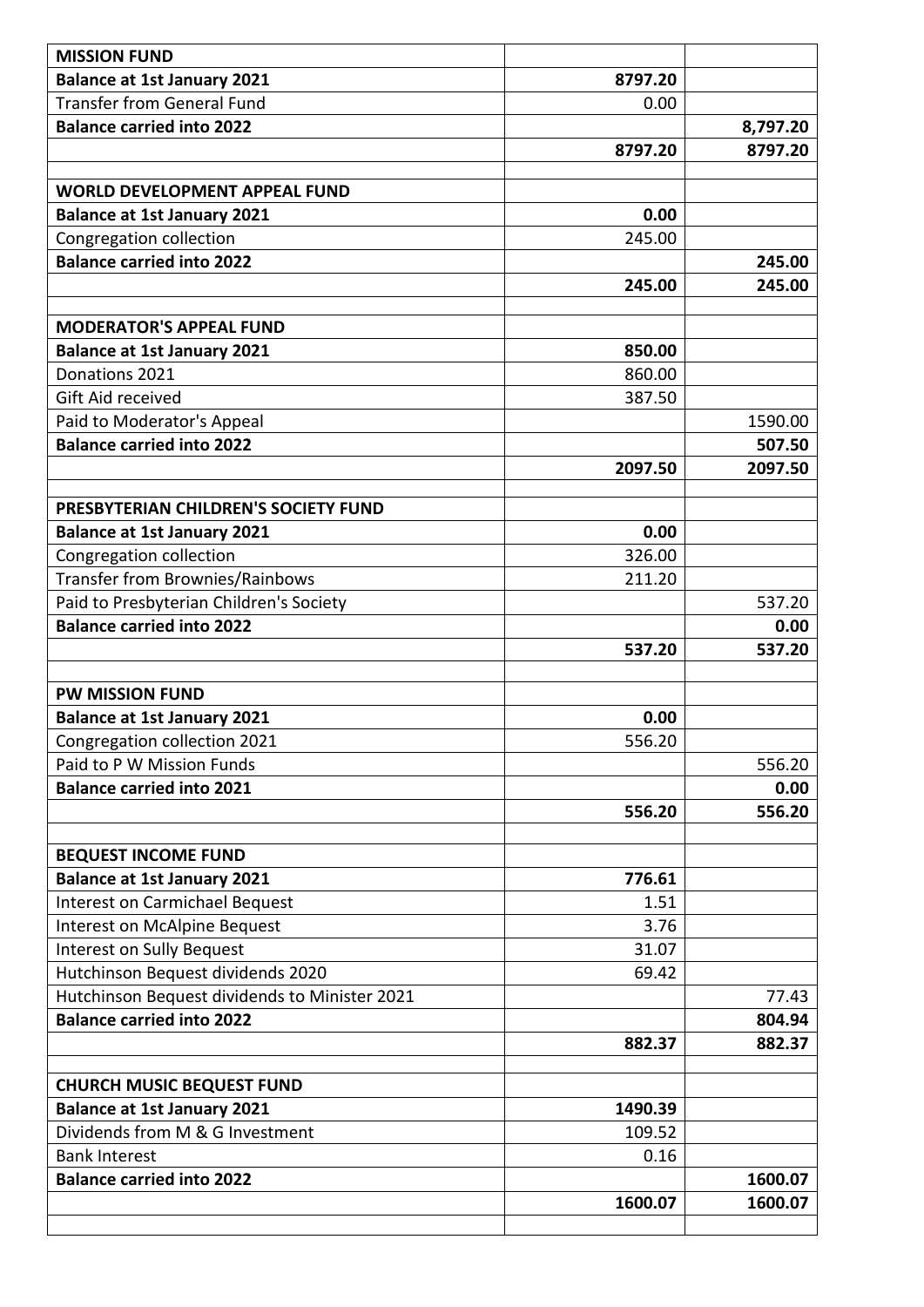| <b>E HEWITT FUND</b>                                        |          |          |
|-------------------------------------------------------------|----------|----------|
| <b>Balance at 1st January 2021</b>                          | 24654.65 |          |
| Repairs etc - Church Halls                                  |          | 3090.00  |
| <b>Balance carried into 2022</b>                            |          | 21564.65 |
|                                                             | 24654.65 | 24654.65 |
|                                                             |          |          |
| <b>HUGHES AND DRAFFIN GIFT FUND</b>                         |          |          |
| <b>Balance at 1st January 2021</b>                          | 0.00     |          |
| Gifts collected                                             | 915.00   |          |
| Gift cheque to Liz Hughes                                   |          | 545.00   |
| Gift cheque to Doreen Draffin                               |          | 370.00   |
| <b>Balance carried into 2022</b>                            |          | 0.00     |
|                                                             | 915.00   | 915.00   |
|                                                             |          |          |
| <b>SOCIAL/HELP FUND</b>                                     |          |          |
| <b>Balance at 1st January 2021</b>                          | 500.00   |          |
| <b>Balance carried into 2022</b>                            |          | 500.00   |
|                                                             |          |          |
| <b>3 CHURCH EVENT FUND</b>                                  |          |          |
| <b>Balance at 1st January 2021</b>                          | 470.81   |          |
| <b>Balance carried into 2022</b>                            |          | 470.81   |
|                                                             |          |          |
| <b>EVENTS FUND</b>                                          |          |          |
| <b>Balance at 1st January 2021</b>                          | 831.41   |          |
| <b>Balance carried into 2022</b>                            |          | 831.41   |
| YOUTH WORK FUND                                             |          |          |
| <b>Balance at 1st January 2021</b>                          | 2500.00  |          |
| Girlzone - for Storybook Bibles                             |          | 202.47   |
| <b>Balance carried into 2022</b>                            |          | 2297.53  |
|                                                             | 2500.00  | 2500.00  |
|                                                             |          |          |
| <b>BEQUESTS FUND</b>                                        |          |          |
| <b>Balance at 1st January 2021</b>                          | 25952.41 |          |
| <b>Balance carried into 2022</b>                            |          | 25952.41 |
|                                                             |          |          |
| <b>INVESTMENTS FUND</b>                                     |          |          |
| <b>Balance of General Inv Fund at 1st January 2021</b>      | 3149.85  |          |
| Balance of M & G Investment at 1st January 2021             | 2031.40  |          |
| Gain on General Investment Fund for 2021                    | 405.39   |          |
| Gain on M & G Investment for 2021                           | 271.78   |          |
| <b>Balance of General Investment Fund carried into 2022</b> |          | 3555.24  |
| Balance of M & G Investment carried into 2022               |          | 2303.18  |
|                                                             | 5858.42  | 5858.42  |
|                                                             |          |          |
| <b>STUDENTS BURSARY FUND</b>                                |          |          |
| <b>Balance at 1st January 2021</b>                          | 80.00    |          |
| Donations from Congregation                                 | 244.50   |          |
| Gift Aid                                                    | 20.00    |          |
| Paid to appeal                                              |          | 344.50   |
| <b>Balance carried into 2022</b>                            |          | 0.00     |
|                                                             | 344.50   | 344.50   |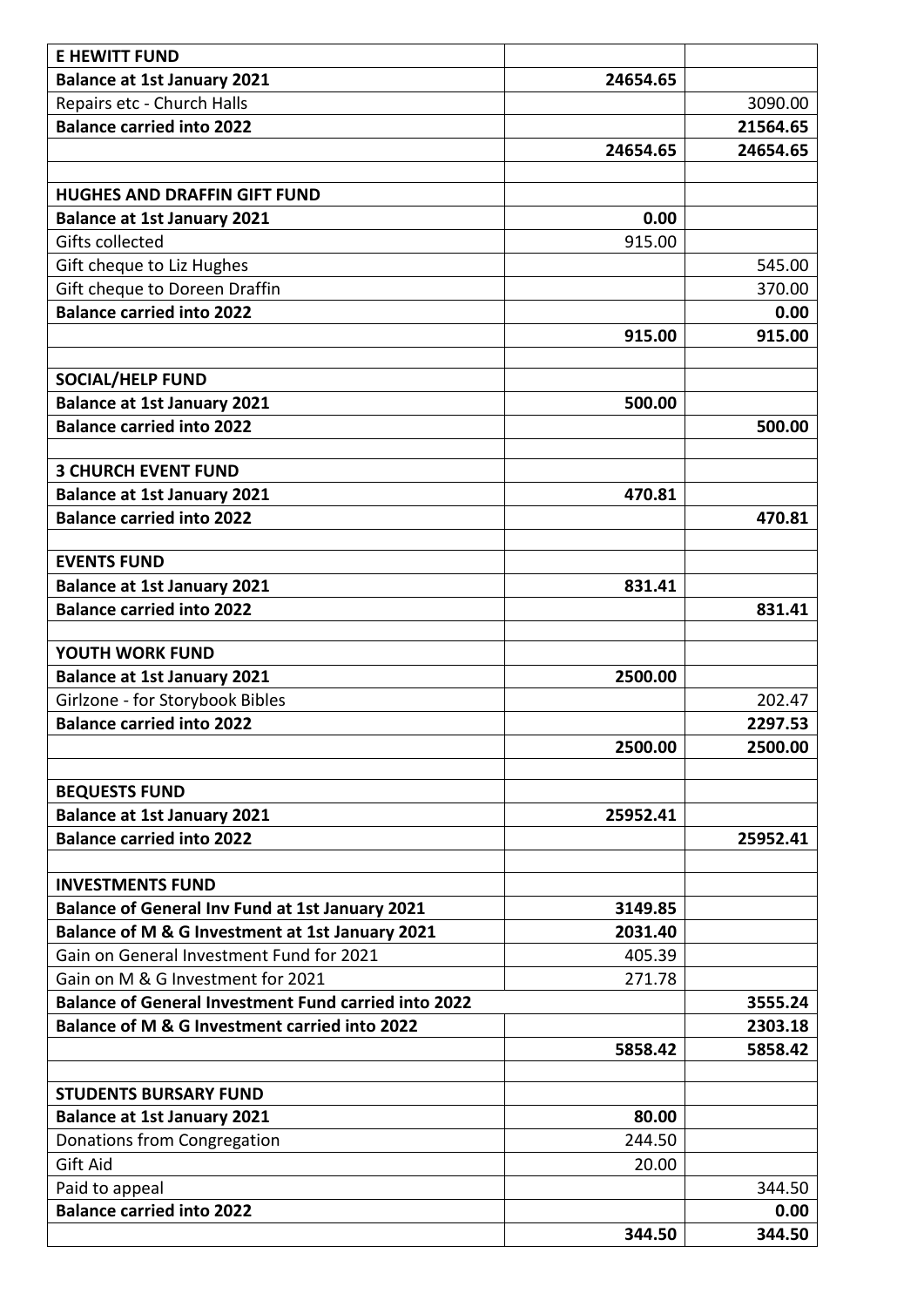| PRESBYTERIAN WOMEN                           |         |                                 |         |
|----------------------------------------------|---------|---------------------------------|---------|
| <b>INCOME</b>                                |         | <b>EXPENDITURE</b>              |         |
| Balance in bank at 1/1/21                    | 330.98  | Speaker for Centenary service   | 50.00   |
| Cash in Hand at 1/1/21                       | 20.42   | Flowers for speaker             | 20.00   |
| <b>Mission Sunday donations</b>              | 556.20  | <b>Centenary Dinner</b>         | 560.00  |
|                                              |         | Donation to church from Mrs     |         |
| <b>Mission Boxes</b>                         | 189.58  | Graham                          | 50.00   |
| Centenary payments                           | 560.00  | Donation to church (light/heat) | 70.00   |
|                                              |         | Donation for local mission      |         |
| Donation from Mrs Graham                     | 100.00  | (wheelchair)                    | 250.00  |
|                                              |         | Donation to church house        |         |
|                                              |         | <b>Mission fund</b>             | 557.18  |
|                                              |         | Donation to NI Hospice          | 200.00  |
|                                              |         | Balance in bank 31/12/21        | 0.00    |
|                                              |         | Cash in Hand at 31/12/21        | 0.00    |
|                                              | 1757.18 |                                 | 1757.18 |
|                                              |         |                                 |         |
| <b>33rd BELFAST COMPANY THE BOYS BRIGADE</b> |         |                                 |         |
| <b>INCOME</b>                                |         | <b>EXPENDITURE</b>              |         |
| Balance at 1/1/21                            | 6598.32 | Ganaway costs                   | 1150.00 |
| <b>BB Dues and membership</b>                | 340.00  | N I Dues                        | 939.50  |
| Donations                                    | 302.00  | Airtastic                       | 100.00  |
| <b>Education Grant 2021</b>                  | 1600.00 | New equipment                   | 1066.89 |
| <b>Bank Interest</b>                         | £6.70   | <b>Bank Fees</b>                | 23.45   |
|                                              |         | Balance in Bank at 31/12/21     | 5567.18 |
|                                              | 8847.02 |                                 | 8847.02 |
|                                              |         |                                 |         |
| <b>BB MINIBUS ACCOUNT (Account No 2)</b>     |         |                                 |         |
| <b>INCOME</b>                                |         | <b>EXPENDITURE</b>              |         |
| Bank Balance 1/1/21                          | 1604.17 | Balance in Bank at 31/12/21     | 1604.17 |
|                                              |         |                                 |         |
| <b>BB RESERVE ACCOUNT</b>                    |         |                                 |         |
| <b>INCOME</b>                                |         | <b>EXPENDITURE</b>              |         |
| Bank Balance 1/1/21                          | 5061.86 |                                 |         |
| <b>Bank Interest</b>                         | 0.51    | Balance in Bank at 31/12/21     | 5062.37 |
|                                              | 5062.37 |                                 | 5062.37 |
|                                              |         |                                 |         |
|                                              |         |                                 |         |
| Girlzone                                     |         |                                 |         |
| <b>INCOME</b>                                |         | <b>EXPENDITURE</b>              |         |
| Balance at 1/1/21                            | 0.00    | Food                            | 74.23   |
| Church donation to Storybook                 |         |                                 |         |
| bibles purchase                              | 202.47  | Gifts/Prizes                    | 137.10  |
| Girls' dues                                  | 277.00  | Crafts                          | 13.95   |
|                                              |         | Storybook bibles                | 202.47  |
|                                              |         | Balance in hand at 31/12/21     | 51.72   |
|                                              | 479.47  |                                 | 479.47  |
|                                              |         |                                 |         |
|                                              |         |                                 |         |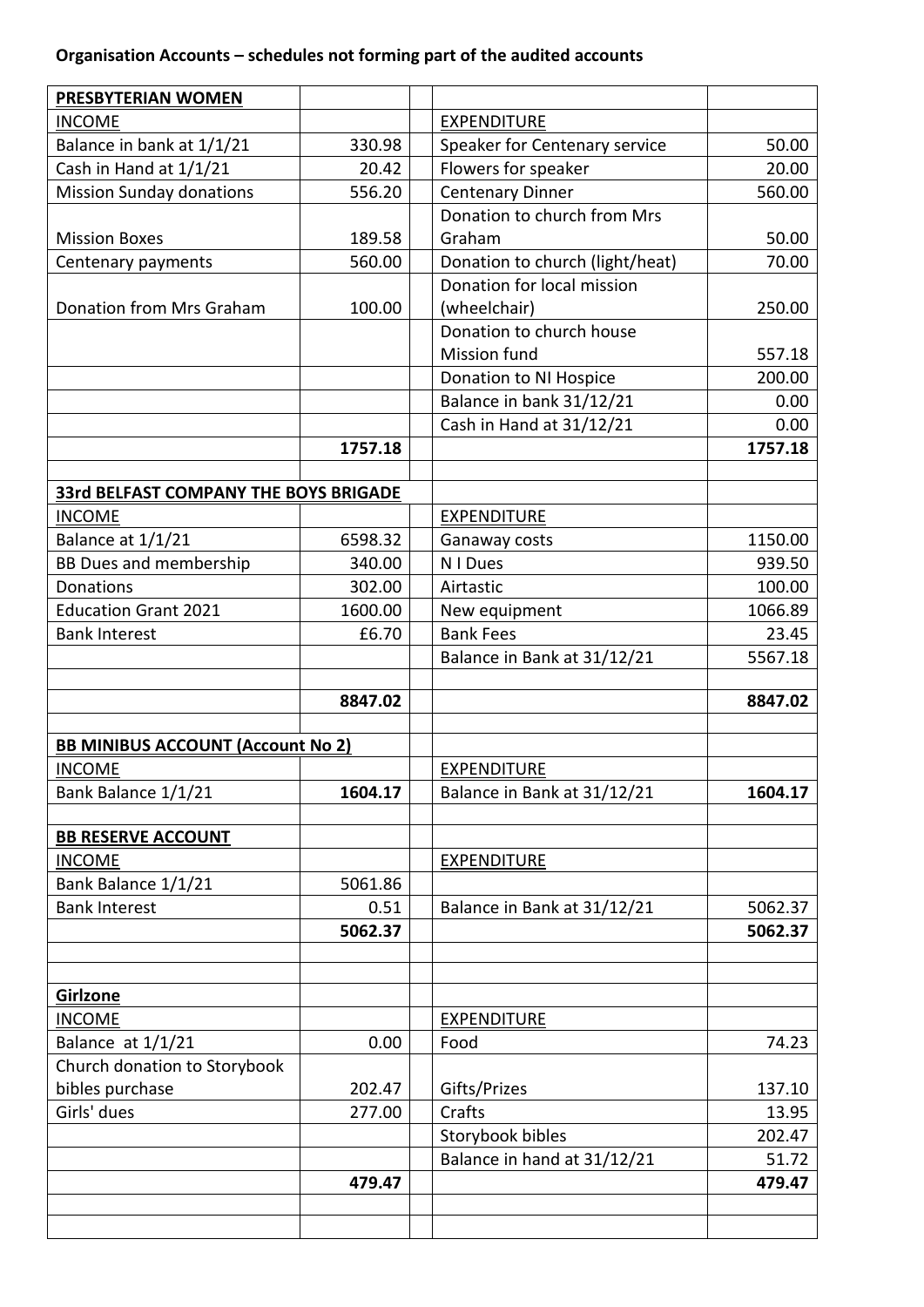| <b>YOUTH CLUB</b>                  |         |                                |         |
|------------------------------------|---------|--------------------------------|---------|
| <b>INCOME</b>                      |         | <b>EXPENDITURE</b>             |         |
| Balance at 01/01/2021              | 3477.20 | <b>Ganaway Weekend Deposit</b> | 1000.00 |
| Door money                         | 211.00  | <b>Trips</b>                   | 1350.00 |
| EA grants                          | 1200.00 | Tuck shop supplies             | 442.38  |
| <b>Trips</b>                       | 751.00  | Food                           | 334.00  |
| Tuck shop                          | 289.65  | Donations                      | 20.00   |
|                                    |         |                                |         |
|                                    |         | Bank balance at 31/12/21       | 2531.51 |
|                                    |         | Cash in hand at 31/12/21       | 250.96  |
|                                    |         |                                |         |
|                                    | 5928.85 |                                | 5928.85 |
|                                    |         |                                |         |
| <b>EVERGREENS</b>                  |         |                                |         |
| <b>INCOME</b>                      |         | <b>EXPENDITURE</b>             |         |
| Balance at 1/1/21                  | 1000.90 | Tesco (flowers)                | 23.00   |
| <b>Visitors Subscription</b>       | 80.00   | Lidl (Easter)                  | 24.90   |
| <b>Members contributions</b>       | 136.00  | Bus co                         | 205.00  |
| Outing tips                        | 28.00   | Stables restaurant             | 234.20  |
|                                    |         | Tips                           | 28.00   |
|                                    |         | Seed and Bean                  | 25.00   |
|                                    |         | Afternoon tea                  | 50.00   |
|                                    |         | <b>Christmas Gifts</b>         | 55.00   |
|                                    |         | Church donation                | 100.00  |
|                                    |         | Outing (bus)                   | 110.00  |
|                                    |         | <b>Bank fees</b>               | 13.54   |
|                                    |         | <b>Bank balance</b>            | 377.73  |
|                                    |         | Cash in hand                   | 25.61   |
|                                    | 1244.90 |                                | 1244.90 |
|                                    |         |                                |         |
| <b>OZONE GROUP</b>                 |         |                                |         |
| <b>INCOME</b><br>Balance at 1/1/21 | 104.00  | <b>EXPENDITURE</b><br>Expenses | 75.19   |
| <b>Takings</b>                     | 88.00   | Donation to Church             | 30.00   |
|                                    |         | Balance in hand at 31/12/21    | 86.81   |
|                                    | 192.00  |                                | 192.00  |
|                                    |         |                                |         |
| <b>BANNER MAKERS</b>               |         |                                |         |
| <b>INCOME</b>                      |         | <b>EXPENDITURE</b>             |         |
| Opening balance at 1/1/21          | 84.66   | Bank Balance at 31/12/21       | 84.66   |
| Contributions                      | 37.10   | Cash in hand                   | 37.10   |
|                                    | 121.76  |                                | 121.76  |
|                                    |         |                                |         |
| <b>BROWNIES/RAINBOWS</b>           |         |                                |         |
| <b>INCOME</b>                      |         | <b>EXPENDITURE</b>             |         |
| Opening balance                    | 226.85  | <b>Bank fees</b>               | 15.65   |
|                                    |         | Donation to Presbyterian       |         |
|                                    |         | Children's Society             | 211.20  |
|                                    |         | <b>Balance</b>                 | 0.00    |
|                                    | 226.85  |                                | 226.85  |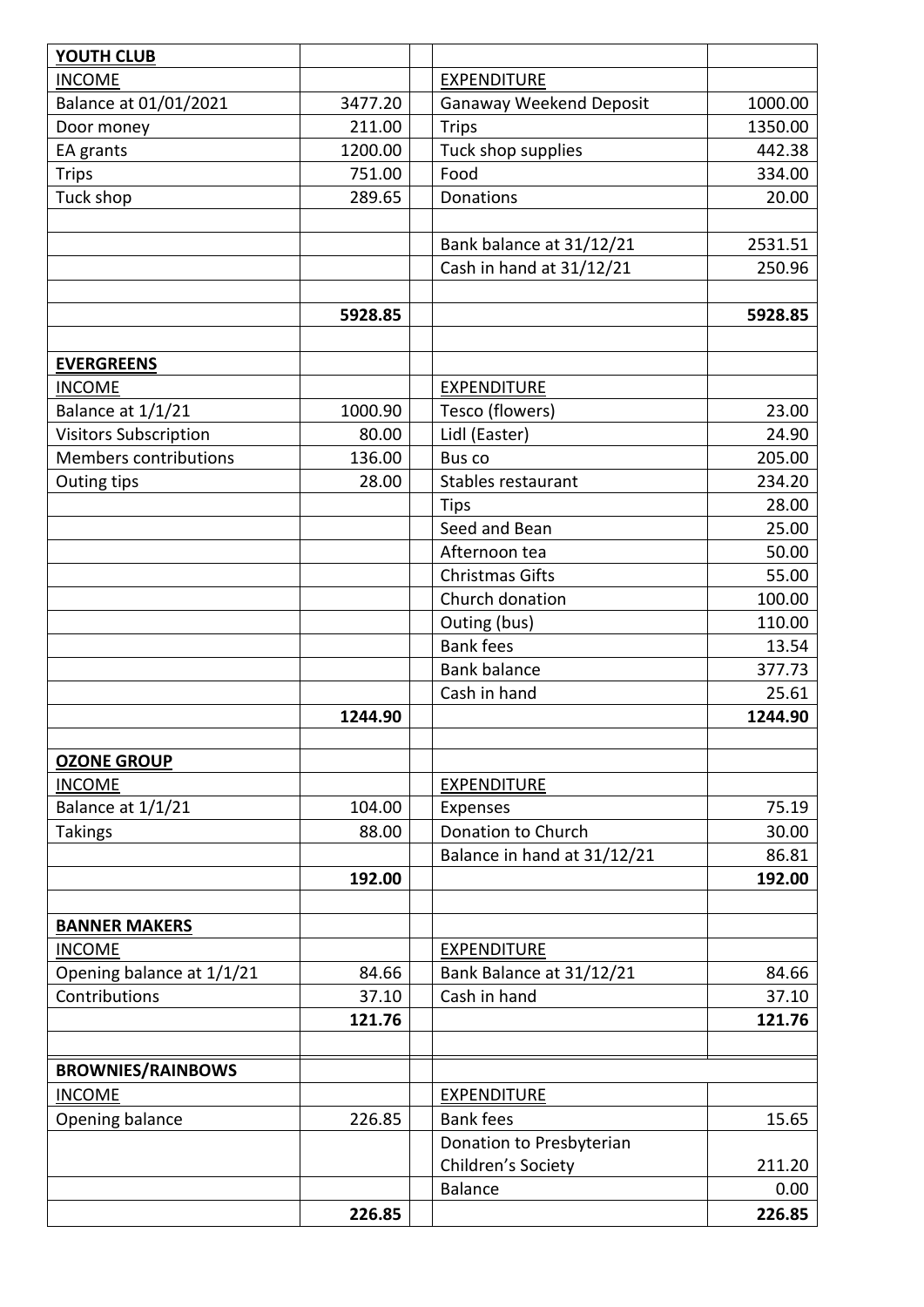#### **ENVELOPE HOLDERS 2021**

| James & Sarah Acheson      | 1004 Crumlin Road, BELFAST, Antrim, BT14 8FH         |
|----------------------------|------------------------------------------------------|
| Elsie Aldridge             | Abingdon Nursing Home, BELFAST, Antrim, BT14 8FG     |
| Joe & Yvonne Anderson      | 39 Abbeydale Crescent, BELFAST, Antrim, BT14 7HH     |
| Colin & Lorraine Anderson  | 22 Abbeydale Parade, BELFAST, Antrim, BT14 7HJ       |
| Drew Armstrong             | 31 Springvale Fold, BELFAST, Antrim, BT14 8BH        |
| Stephen & Joanne Ashe      | 9 Wheatfield Crescent, BELFAST, Antrim, BT14 7HS     |
| William & Ruth Atchison    | 16 Braehill Parade, BELFAST, Antrim, BT14 8FR        |
| Joan Bennett               | 11 Abbeydale Parade, BELFAST, Antrim, BT14 7HJ       |
| Marbeth Blair              | 15 Glenbank Place, BELFAST, Antrim, BT14 8AL         |
| Fred & Sandra Blair        | 33 Wheatfield Gardens, BELFAST, Antrim, BT14 7HU     |
| Albert & Maria Braniff     | 31 Glenside Parade, BELFAST, Antrim, BT14 8AH        |
| Andrew & Kylie Brown       | 986 Crumlin Road, BELFAST, Antrim, BT14 8FG          |
| Rodney & Julie Brownlee    | 12 The Olde Fairways, FIVEMILETOWN, Tyrone, BT75 0SD |
| Ossie & Maureen Burns      | 35 Wheatfield Gardens, BELFAST, Antrim, BT14 7HU     |
| Janette Calder             | 82 Silverstream Avenue, BELFAST, Antrim, BT14 8GP    |
| Stephen & Sharon Casement  | 4 Loughview Glen, BELFAST, Antrim, BT14 8QJ          |
| Peter Cassidy              | 8 Glenside Park, BELFAST, Antrim, BT14 8BG           |
| Tom & Joanne Caswell       | 18 Glenshane Park, NEWTOWNABBEY, Antrim, BT37 0QN    |
| <b>Clare Caswell</b>       | 342 Ballysillan Road, BELFAST, Antrim, BT14 6RB      |
| Roberta Coates             | 9 Glenside Park, BELFAST, Antrim, BT14 8BG           |
| Sadie Connor (dec'd)       | 57 Kings Road, BELFAST, Antrim, BT5 7BS              |
| Sydney & Sharron Cousins   | 994 Crumlin Road, BELFAST, Antrim, BT14 8FH          |
| <b>Beth Crainey</b>        | 795 Crumlin Road, BELFAST, Antrim, BT14 7GF          |
| Catherine Crozier          | 13 Legmail Street, BELFAST, Antrim, BT14 8AW         |
| Michael & Kathy Duffy      | 20 Abbeydale Crescent, BELFAST, Antrim, BT14 7HH     |
| Valerie Early              | 34 Beltoy Road, CARRICKFERGUS, Antrim, BT38 9BH      |
| Colin & Tracey Edgar       | 28 Springvale Parade, BELFAST, Antrim, BT14 8DB      |
| Liz Edgar                  | 9 Benview Drive, BELFAST, Antrim, BT14 8HS           |
| Nicola Ellis               | 29 Wheatfield Gardens, BELFAST, Antrim, BT14 7HU     |
| William & Christine Elwood | 42 Alliance Road, BELFAST, Antrim, BT14 7JB          |
| Jack & Brenda Finlay       | 7 Springvale Park, BELFAST, Antrim, BT14 8DD         |
| Campbell & Betty Fleming   | 6 Abbeydale Crescent, BELFAST, Antrim, BT14 7HH      |
| Anthony & Lynsey Fleming   | 15 Oakfield Park, NEWTOWNABBEY, Antrim, BT37 0QY     |
| Colin & Liza Fleming       | 15 Loughview Heights, BELFAST, Antrim, BT14 8QR      |
| George & Sandra Gihon      | 1 Kilcoole Park, BELFAST, Antrim, BT14 8LA           |
| Ann Gill                   | 27 Lavens Drive, BELFAST, Antrim, BT14 8BN           |
| Maureen Gill               | 24 Hesketh Road, BELFAST, Antrim, BT14 7JU           |
| Robert & Michelle Gilmore  | 674 Crumlin Road, BELFAST, Antrim, BT14 7GN          |
| William & Agnes Gordon     | 22 Ligoniel Road, BELFAST, Antrim, BT14 8BX          |
| David & Susan Gowdy        | 68 Hydepark Manor, NEWTOWNABBEY, Antrim, BT36 4PB    |
| Harry & Beryl Granville    | 14 Formby Park, BELFAST, Antrim, BT14 6PS            |
| Jim & Edith Gregg          | 39 Wheatfield Crescent, BELFAST, Antrim, BT14 7HT    |
| Eric Hamill                | 122 East Way, NEWTOWNABBEY, Antrim, BT37 9NT         |
| Chris & Irene Hamilton     | 17 Glenbank Drive, BELFAST, Antrim, BT14 8BJ         |
| <b>Maureen Harris</b>      | 3 Wheatfield Crescent, BELFAST, Antrim, BT14 7HS     |
| Edwin & Anne Haveron       | 29 Abbeydale Parade, BELFAST, Antrim, BT14 7HJ       |
| Elizabeth Haveron          | 29 Abbeydale Parade, BELFAST, Antrim, BT14 7HJ       |
| <b>Eddie Hazlett</b>       | 67 Glenbank Drive, BELFAST, Antrim, BT14 8BJ         |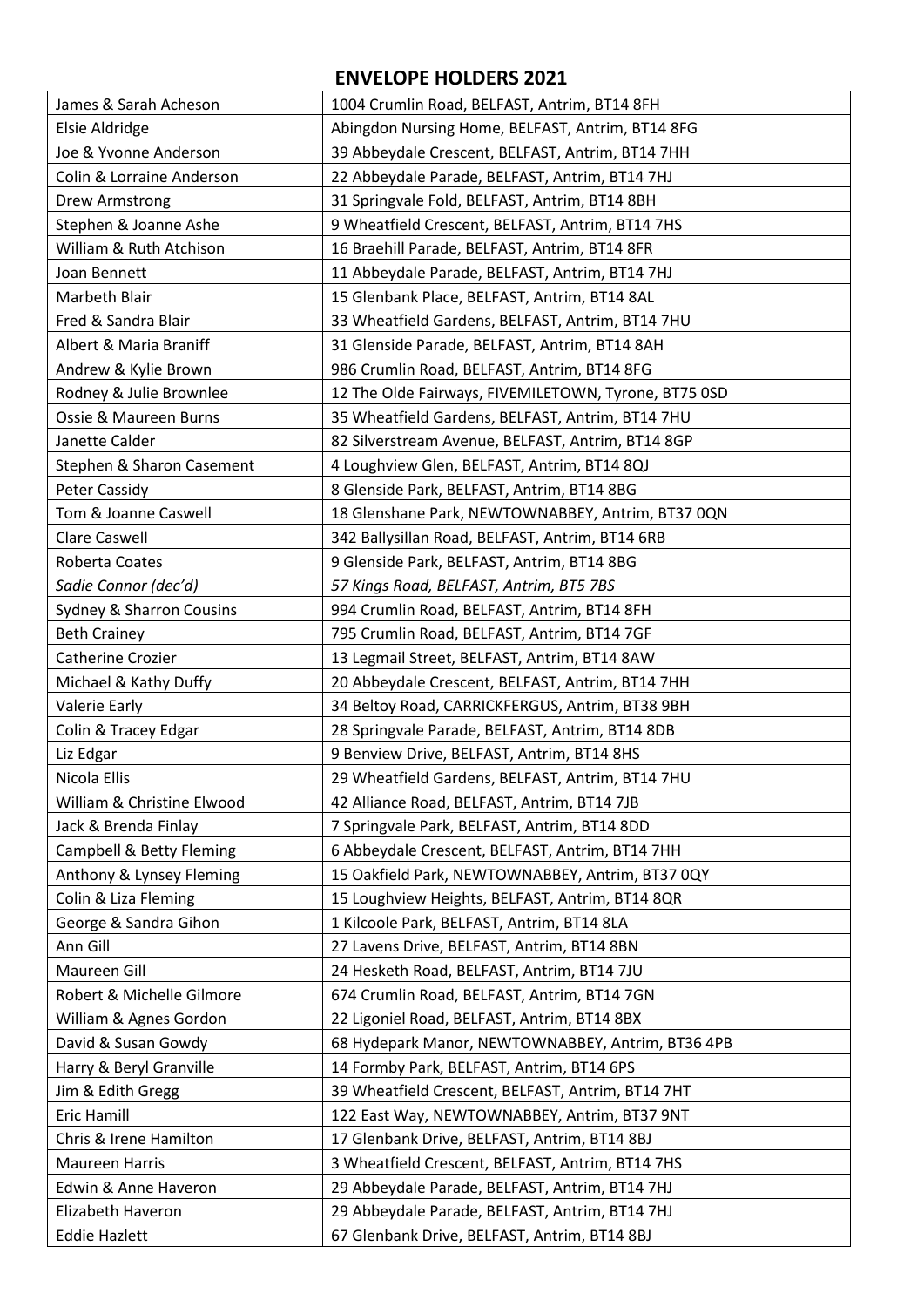| John & Joy Hegarty                | 130 Kilcoole Gardens, BELFAST, Antrim, BT14 8LJ                     |
|-----------------------------------|---------------------------------------------------------------------|
| Anita Henderson                   | 67 Downview Park West, BELFAST, Antrim, BT15 5HZ                    |
| Gervais & Rosemary Henderson      | 94 Tudor Park, NEWTOWNABBEY, Antrim, BT36 4WL                       |
| David & Denise Hodgson            | 98 Westway Gardens, BELFAST, Antrim, BT13 3NT                       |
| Madge Holland                     | 41 Tedburn Park, BELFAST, Antrim, BT14 8AQ                          |
| George & Sylvia Jefferson         | 47 Braehill Park, BELFAST, Antrim, BT14 8FP                         |
| Bessie Johnston                   | 3 Leroy Street, BELFAST, Antrim, BT14 8AU                           |
| Connor & Lisa Johnston            | 24 Abbeydale Crescent, BELFAST, Antrim, BT14 7HH                    |
| Keith & Karen Johnston            | 27 Glenbryn Gardens, BELFAST, Antrim, BT14 7JA                      |
| Adrienne Kale                     | 79 Lislaynann, BALLYCARRY, Antrim, BT38 9GZ                         |
| Lily Kerwin                       | 36 Glenside Park, BELFAST, Antrim, BT14 8BG                         |
| Alan & Hylda Lewis                | 6 Cherryvale Drive, NEWTOWNABBEY, Antrim, BT36 7UH                  |
| <b>Shirley Lewis</b>              | Clifton Nursing Home, 2a Hopewell Avenue, BELFAST, Antrim, BT13 1DR |
| Jim & Peggy (dec'd) Linton        | 13 Lyndhurst Parade, BELFAST, Antrim, BT13 3PB                      |
| Alan & Margaret Lowry             | 43 Tedburn Park, BELFAST, Antrim, BT14 8AQ                          |
| Rachel Lowry (dec'd)              | 7 Glenbryn Gardens, BELFAST, Antrim, BT14 7JA                       |
| Jim Luney                         | 10 Rathmoyle Park, CARRICKFERGUS, Antrim, BT38 7NF                  |
| Iris Luney                        | 80 Aughnabrack Road, BELFAST, Antrim, BT14 8SP                      |
| Orlaine Luney                     | 80 Aughnabrack Road, BELFAST, Antrim, BT14 8SP                      |
| Gareth & Lynsey Lynn              | 49 Glenbank Drive, BELFAST, Antrim, BT14 8BJ                        |
| Willie & Ann Magee                | 1091 Crumlin Road, BELFAST, Antrim, BT14 8RX                        |
| Amanda & Ian Marshall             | 4 Braehill Crescent, BELFAST, Antrim, BT14 8FQ                      |
| Ian & Carly Martin                | 43 Wheatfield Crescent, BELFAST, Antrim, BT14 7HT                   |
| George & Marjorie McAllister      | 11 Abbeydale Gardens, BELFAST, Antrim, BT14 7HG                     |
| Cyril & Valerie McBratney         | 12 Springvale Park, BELFAST, Antrim, BT14 8DD                       |
| Rodney & Jackie McBride           | 120 Ballyutoag Road, BELFAST, Antrim, BT14 8ST                      |
| Eddie & Molly McCappin            | 3 Tedburn Park, BELFAST, Antrim, BT14 8AQ                           |
| Daren & Christine McClelland      | 58 Carrs Glen Park, BELFAST, Antrim, BT14 8HF                       |
| Olive McCloy                      | 5d Ardmillan Drive, NEWTOWNABBEY, Antrim, BT37 9AZ                  |
| Olivia McClurg                    | 44 Mount Coole Park, BELFAST, Antrim, BT14 8JR                      |
| Liz McCrory                       | 5 Harrison Walk, BELFAST, Antrim, BT13 1QR                          |
| Anne McCullough                   | 12 Squires Hill Road, BELFAST, Antrim, BT14 8FJ                     |
| Ella McKechnie                    | 24 Wheatfield Crescent, BELFAST, Antrim, BT14 7HS                   |
| Eileen McKee                      | 10 Springvale Park, BELFAST, Antrim, BT14 8DD                       |
| Sharon McKeown                    | 22 Buttermilk Loney, BELFAST, Antrim, BT14 8HG                      |
| Dorothy McKinney (dec'd)          | 85 Wheatfield Crescent, BELFAST, Antrim, BT14 7HT                   |
| <b>Bill McKnight</b>              | 14 Braehill Park, BELFAST, Antrim, BT14 8FP                         |
| Violet McMullan                   | 21 Silverstream Gardens, BELFAST, Antrim, BT14 8GS                  |
| Ivan & Sally McStea               | 62 Sunningdale Park, BELFAST, Antrim, BT14 6RW                      |
| Thelma McStea                     | Abingdon Manor Nursing Home, BELFAST, Antrim BT14 8FG               |
| Ian & Alison Moffett              | 34 Hydepark Manor, NEWTOWNABBEY, Antrim, BT36 4PA                   |
| Sam (dec'd) & Valerie Moffett     | 58 Wheatfield Crescent, BELFAST, Antrim, BT14 7HT                   |
| Lily Moreland                     | 202 Ballysillan Road, BELFAST, Antrim, BT14 7QS                     |
| Lynn Morris                       | 9a St Mary's Grove, Seasalter, WHITSTABLE, CT5 4AF                  |
| Margaret Mulgrave                 | 21 Ravelston Avenue, NEWTOWNABBEY, Antrim, BT36 6PH                 |
| <b>Gary Neill</b>                 | 17 Braehill Park, BELFAST, Antrim, BT14 8FP                         |
| Ian & Ashley Officer              | 16 Blackthorn Way, NEWTOWNABBEY, Antrim, BT37 0GW                   |
| <b>Billy &amp; Sandra Officer</b> | 658 Crumlin Road, BELFAST, Antrim, BT14 7GN                         |
| Lynn Officer                      | 12 Crumlin Gardens, BELFAST, Antrim, BT13 3LJ                       |
| Isabel Oldham                     | 65 Joanmount Park, BELFAST, Antrim, BT14 6PF                        |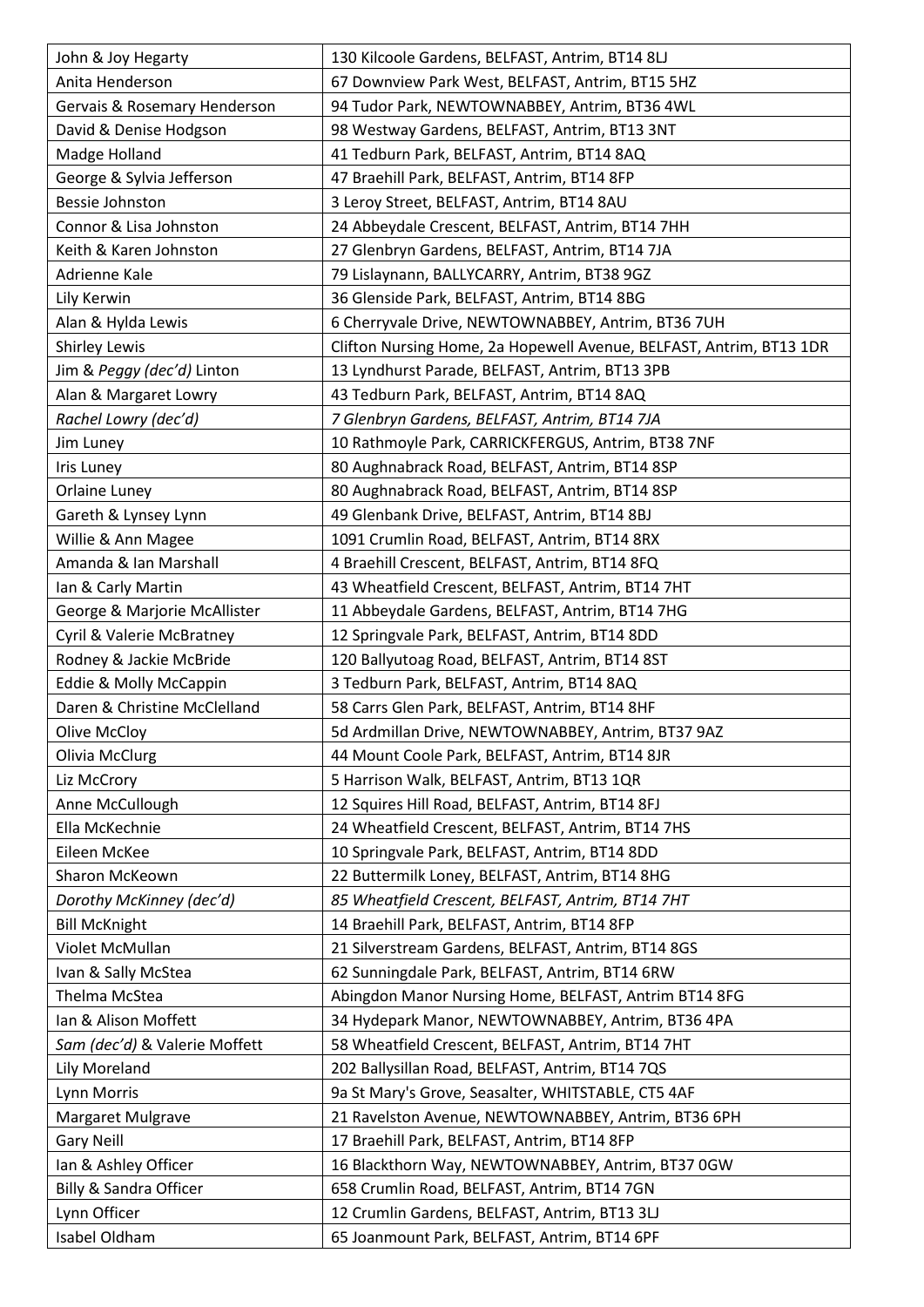| Margaret O'Neill (dec'd)          | 672 Crumlin Road, BELFAST, Antrim, BT14 7QN                           |
|-----------------------------------|-----------------------------------------------------------------------|
| Harry & Margaret Orr              | 37 Braehill Park, BELFAST, Antrim, BT14 8FP                           |
| Anne-Louise Parker                | 328 Ballysillan Road, BELFAST, Antrim, BT14 6RB                       |
| Margaret Patterson (dec'd)        | 22 Ballysillan Close, BELFAST, Antrim, BT14 7RD                       |
| Jennifer Playfair                 | 3 Dorchester Drive, NEWTOWNABBEY, Antrim, BT36 5WP                    |
| Agnes Reynolds                    | 11 Oakley Street, BELFAST, Antrim, BT14 8BL                           |
| Tom Robinson                      | 40 Glenside Park, BELFAST, Antrim, BT14 8BG                           |
| Dorothy Shaw                      | 67 Glenbank Place, BELFAST, Antrim, BT14 8AN                          |
| Billy & Jean Smyth                | 12 Hoylake Park, BELFAST, Antrim, BT14 6PR                            |
| Shirley Stevenson                 | 6 Cherryvale Drive, NEWTOWNABBEY, Antrim, BT36 7UH                    |
| Min Stewart (dec'd)               | Parkdean Nursing Home, 44 Fortwilliam Park, BELFAST, Antrim, BT15 4AS |
| <b>Beth Stewart</b>               | 11 Loughview Manor, BELFAST, Antrim, BT14 8QS                         |
| May Stratton                      | 24 Ballysillan Road, BELFAST, Antrim, BT14 7QP                        |
| Ivan Tennant                      | 16 Woodford Road, NEWTOWNABBEY, Antrim, BT36 6TS                      |
| William Thompson                  | 19 Glenside Parade, BELFAST, Antrim, BT14 8AH                         |
| Marti Walker                      | Abingdon Manor Nursing Home, BELFAST, Antrim, BT14 8FG                |
| Nancy Walker (dec'd)              | 37 Forthriver Fold, BELFAST, Antrim, BT13 3FR                         |
| Roy Warden                        | 34 The Brackens, NEWTOWNABBEY, Antrim, BT36 6SH                       |
| Ruby Weatherall                   | 37 Ballysillan Road, BELFAST, Antrim, BT14 7QP                        |
| Lorna Webster                     | Abbingdon Manor Nursing Home, BELFAST, Antrim, BT14 8FG               |
| Jeff & Gail Whitcroft             | 8 Glencree Park, NEWTOWNABBEY, Antrim, BT37 0QS                       |
| <b>Billy &amp; Roberta Willis</b> | 1004 Crumlin Road, BELFAST, Antrim, BT14 8FH                          |
| Laura Wilson                      | 72 Ligoniel Road, BELFAST, Antrim, BT14 8BY                           |
| Margaret Wright                   | 40 Bilston Road, BELFAST, Antrim, BT14 8GA                            |

On the next three pages are contributions for 2021 against envelope numbers. We changed some contributors' envelope numbers and the old envelope number is listed. However, should you need to reference the following are the old numbers and the new numbers.

| New number | Old Number |
|------------|------------|
| 101        | 112        |
| 100        | 114        |
| 99         | 115        |
| 96         | 116        |
| 92         | 118        |
| 86         | 121        |
| 83         | 123        |
| 79         | 125        |
| 78         | 126        |
| 77         | 128        |
| 74         | 129        |
| 70         | 130        |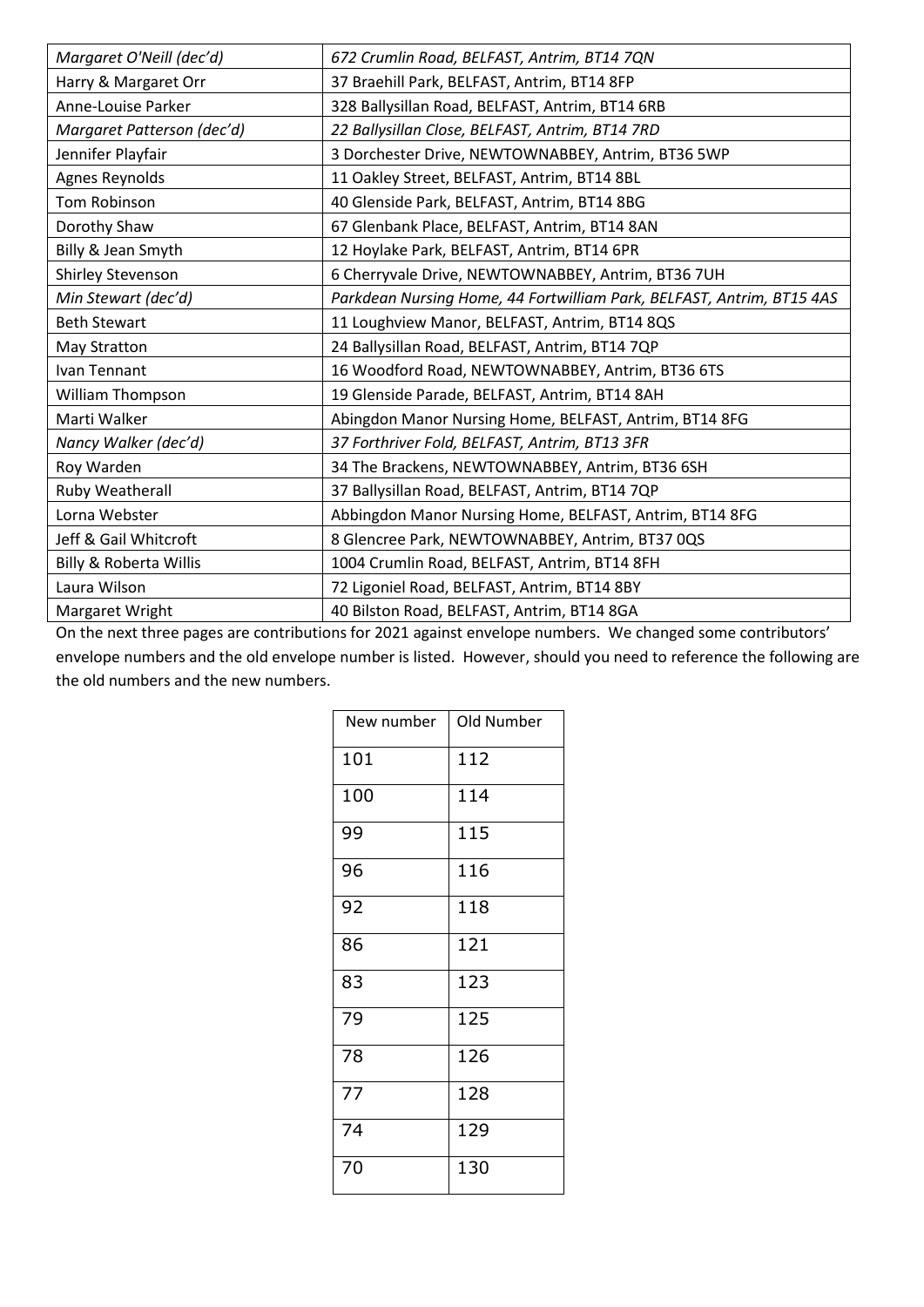|                 |            | INICIALDENS CONTINIDUTIONS EUZI |                      |              |
|-----------------|------------|---------------------------------|----------------------|--------------|
| <b>Envelope</b> | <b>FWO</b> | <b>Repairs and</b>              | <b>United Appeal</b> | <b>Total</b> |
| <b>Number</b>   |            | <b>Renovations</b>              |                      |              |
| 1               | 580.00     | 0.00                            | 5.00                 | 585.00       |
| $\overline{2}$  | 480.00     | 0.00                            | 0.00                 | 480.00       |
| 3               | 20.00      | 0.00                            | 0.00                 | 20.00        |
| 4               | 236.00     | 236.00                          | 0.00                 | 472.00       |
| 5               | 340.00     | 0.00                            | 80.00                | 420.00       |
| 6               | 0.00       | 0.00                            | 0.00                 | 0.00         |
| 7               | 26.00      | 0.00                            | 0.00                 | 26.00        |
| 10              | 1,810.00   | 345.25                          | 300.00               | 2,455.25     |
| 12              | 685.00     | 120.00                          | 0.00                 | 805.00       |
| 13              | 0.00       | 0.00                            | 0.00                 | 0.00         |
| 14              | 281.00     | 34.70                           | 39.90                | 355.60       |
| 15              | 100.00     | 0.00                            | 0.00                 | 100.00       |
| 16              | 0.00       | 0.00                            | 0.00                 | 0.00         |
| 17              | 0.00       | 0.00                            | 0.00                 | 0.00         |
| 18              | 57.50      | 0.00                            | 0.00                 | 57.50        |
| 19              | 60.00      | 0.00                            | 0.00                 | 60.00        |
| 20              | 120.00     | 55.00                           | 20.00                | 195.00       |
| 21              | 102.28     | 0.00                            | 4.00                 | 106.28       |
| 22              | 590.00     | 590.00                          | 180.00               | 1,360.00     |
| 23              | 0.00       | 0.00                            | 0.00                 | 0.00         |
| 24              | 220.00     | 0.00                            | 0.00                 | 220.00       |
| 27              | 103.50     | 12.00                           | 0.00                 | 115.50       |
| 28              | 0.00       | 5.00                            | 0.00                 | 5.00         |
| 30              | 100.00     | 0.00                            | 20.00                | 120.00       |
| 31              | 0.00       | 0.00                            | 0.00                 | 0.00         |
| 32              | 200.00     | 0.00                            | 0.00                 | 200.00       |
| 33              | 780.00     | 157.00                          | 50.00                | 987.00       |
| 34              | 142.00     | 0.00                            | 0.00                 | 142.00       |
| 35              | 565.00     | 405.00                          | 60.00                | 1,030.00     |
| 36              | 450.00     | 50.00                           | 20.00                | 505.00       |
| 37              | 35.00      | 0.00                            | 0.00                 | 35.00        |
| 38              | 40.00      | 20.00                           | 0.00                 | 51.00        |
| 39              | 255.00     | 250.00                          | 0.00                 | 525.00       |
| 40              | 270.00     | 175.00                          | 0.00                 | 445.00       |
| 41              | 280.00     | 280.00                          | 70.00                | 630.00       |
| 42              | 110.00     | 50.00                           | 0.00                 | 160.00       |
| 43              | 300.00     | 0.00                            | 0.00                 | 300.00       |
| 44              | 10.00      | 0.00                            | 0.00                 | 10.00        |
| 45              | 51.00      | 0.00                            | 0.00                 | 61.00        |
| 46              | 0.00       | 0.00                            | 0.00                 | 0.00         |
| 47              | 200.00     | 0.00                            | 0.00                 | 200.00       |
| 48              | 1,200.00   | 0.00                            | 0.00                 | 1,200.00     |
| 49              | 101.00     | 18.85                           | 4.00                 | 123.85       |
| 50              | 1,240.00   | 120.00                          | 100.00               | 1,460.00     |
| 52              | 101.00     | 68.60                           | 0.00                 | 169.60       |

#### **MEMBERS CONTRIBUTIONS 2021**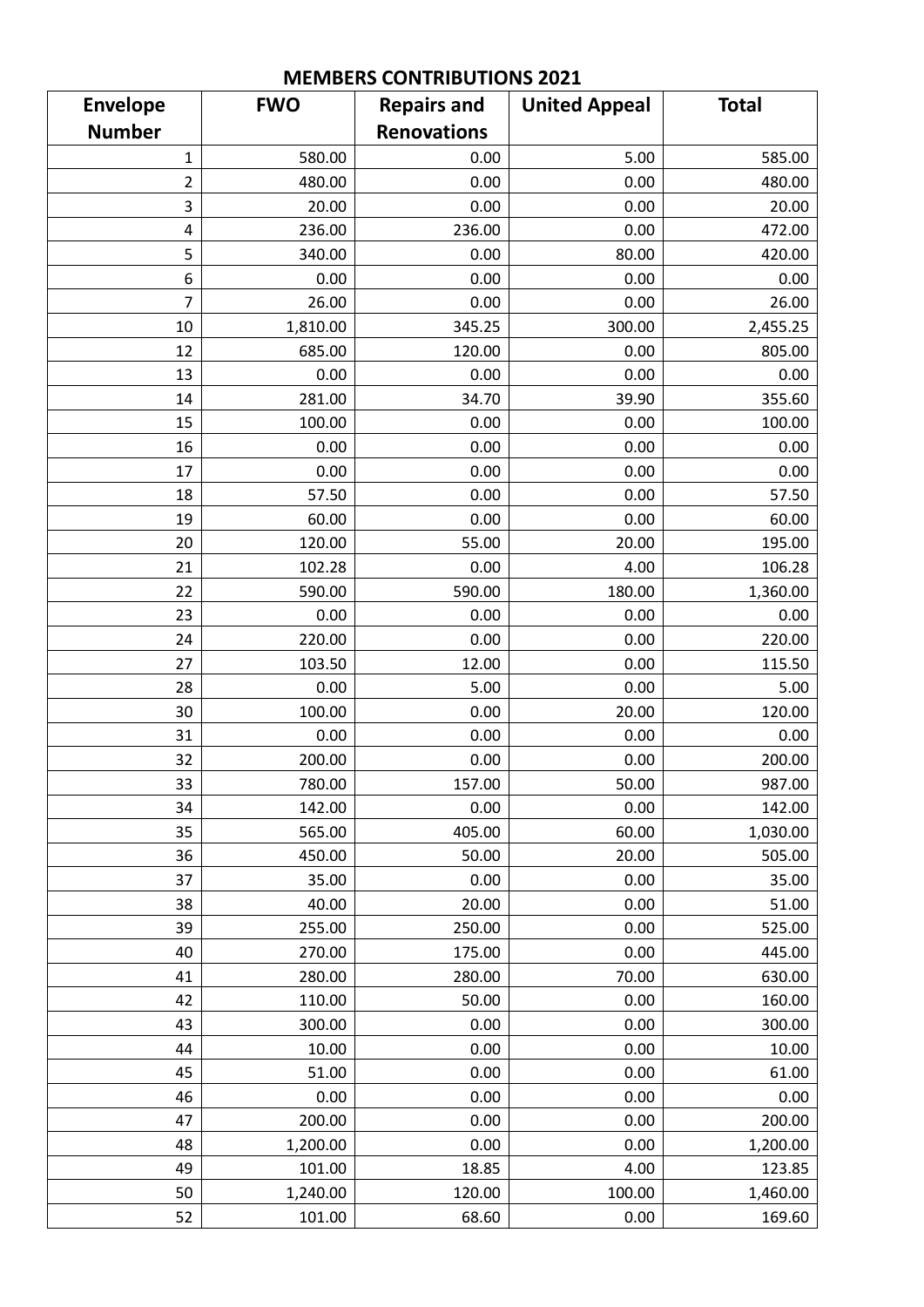| <b>Envelope</b> | <b>FWO</b> | <b>Repairs and</b> | <b>United Appeal</b> | <b>Total</b> |
|-----------------|------------|--------------------|----------------------|--------------|
| <b>Number</b>   |            | <b>Renovations</b> |                      |              |
| 53              | 210.00     | 0.00               | 0.00                 | 210.00       |
| 54              | 820.00     | 50.00              | 0.00                 | 870.00       |
| 55              | 1,000.00   | 0.00               | 0.00                 | 1,000.00     |
| 56              | 50.00      | 5.00               | 0.00                 | 55.00        |
| 57              | 1,240.00   | 130.00             | 320.00               | 1,690.00     |
| 58              | 105.00     | 10.00              | 0.00                 | 115.00       |
| 59              | 1,270.00   | 120.00             | 120.00               | 1,510.00     |
| 60              | 70.00      | 0.00               | 0.00                 | 70.00        |
| 66              | 540.00     | 0.00               | 0.00                 | 540.00       |
| 67              | 0.00       | 0.00               | 0.00                 | 0.00         |
| 69              | 10.00      | 0.00               | 0.00                 | 10.00        |
| 71              | 1,200.00   | 120.00             | 120.00               | 1,440.00     |
| 72              | 560.00     | 320.00             | 90.00                | 970.00       |
| 73              | 0.00       | 0.00               | 0.00                 | 0.00         |
| 75              | 300.00     | 0.00               | 0.00                 | 300.00       |
| 76              | 255.00     | 255.00             | 95.00                | 605.00       |
| 80              | 255.00     | 260.00             | 140.00               | 655.00       |
| 81              | 0.00       | 0.00               | 0.00                 | 0.00         |
| 82              | 480.00     | 0.00               | 0.00                 | 480.00       |
| 84              | 250.00     | 0.00               | 0.00                 | 250.00       |
| 85              | 635.00     | 25.00              | 65.00                | 725.00       |
| 87              | 470.00     | 350.00             | 40.00                | 860.00       |
| 88              | 100.00     | 70.00              | 0.00                 | 170.00       |
| 89              | 220.00     | 0.00               | 0.00                 | 220.00       |
| 90              | 275.00     | 275.00             | 65.00                | 615.00       |
| 91              | 310.00     | 0.00               | 0.00                 | 310.00       |
| 93              | 38.00      | 0.00               | 0.00                 | 38.00        |
| 94              | 0.00       | 0.00               | 0.00                 | 0.00         |
| 95              | 160.00     | 0.00               | 0.00                 | 160.00       |
| 97              | 40.00      | 0.00               | 0.00                 | 40.00        |
| 98              | 265.00     | 120.00             | 50.00                | 435.00       |
| 102             | 200.00     | 0.00               | 0.00                 | 200.00       |
| 103             | 400.00     | 0.00               | 0.00                 | 400.00       |
| 105             | 200.00     | 0.00               | 0.00                 | 200.00       |
| 107             | 110.00     | 0.00               | 0.00                 | 110.00       |
| 109             | 57.00      | 84.00              | 5.00                 | 146.00       |
| 110             | 0.00       | 0.00               | 0.00                 | 0.00         |
| 112             | 30.00      | 0.00               | 0.00                 | 30.00        |
| 114             | 100.00     | 20.00              | 40.00                | 160.00       |
| 115             | 100.00     | 0.00               | 0.00                 | 100.00       |
| 116             | 600.00     | 0.00               | 0.00                 | 600.00       |
| 118             | 500.00     | 0.00               | 0.00                 | 500.00       |
| 121             | 0.00       | 0.00               | 0.00                 | 0.00         |
| 123             | 520.00     | 75.00              | 95.00                | 690.00       |
| 125             | 0.00       | 0.00               | 0.00                 | 0.00         |
| 126             | 1,200.00   | 0.00               | 0.00                 | 1,200.00     |
| 128             | 130.00     | 0.00               | 0.00                 | 130.00       |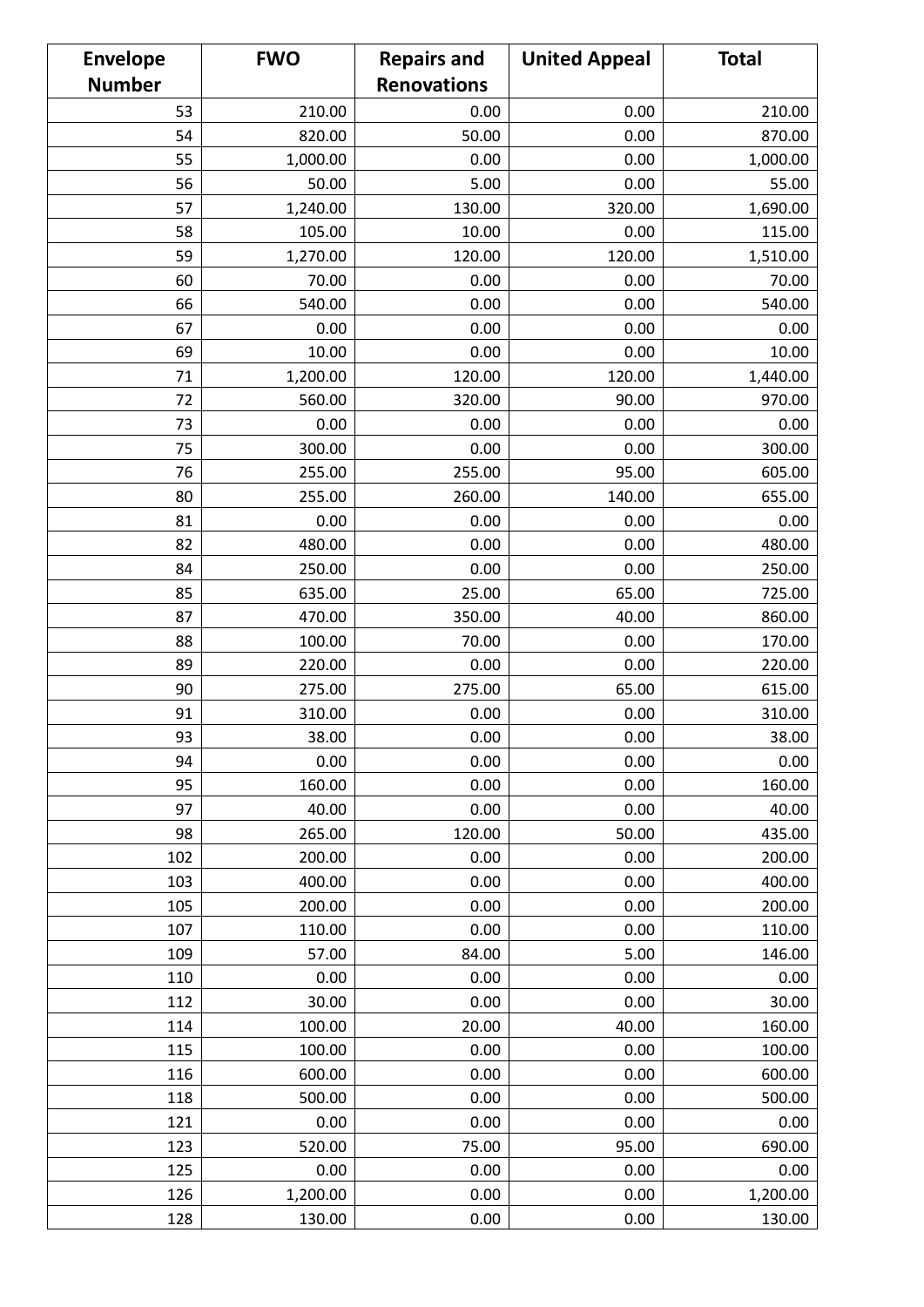| <b>Envelope</b> | <b>FWO</b> | <b>Repairs and</b> | <b>United Appeal</b> | <b>Total</b> |
|-----------------|------------|--------------------|----------------------|--------------|
| <b>Number</b>   |            | <b>Renovations</b> |                      |              |
| 129             | 1,620.00   | 555.00             | 240.00               | 2,415.00     |
| 130             | 120.00     | 0.00               | 0.00                 | 120.00       |
| 250             | 0.00       | 0.00               | 0.00                 | 0.00         |
| 255             | 480.00     | 240.00             | 300.00               | 1,020.00     |
| 256             | 1,080.00   | 60.00              | 60.00                | 1,200.00     |
| 257             | 900.00     | 0.00               | 0.00                 | 900.00       |
| 258             | 3,400.00   | 0.00               | 0.00                 | 3,400.00     |
| 259             | 2,820.00   | 1,800.00           | 600.00               | 5,220.00     |
| 260             | 300.00     | 0.00               | 0.00                 | 300.00       |
| 261             | 1,200.00   | 600.00             | 60.00                | 1,860.00     |
| 262             | 1,800.00   | 300.00             | 300.00               | 2,400.00     |
| 265             | 840.00     | 600.00             | 0.00                 | 1,440.00     |
| 266             | 420.00     | 240.00             | 120.00               | 780.00       |
| 267             | 120.00     | 0.00               | 0.00                 | 120.00       |
| 268             | 2,200.00   | 320.00             | 240.00               | 2,790.00     |
| 269             | 240.00     | 120.00             | 120.00               | 480.00       |
| 270             | 13,000.00  | 0.00               | 1,000.00             | 14,000.00    |
| 271             | 120.00     | 0.00               | 0.00                 | 120.00       |
| 272             | 1,200.00   | 60.00              | 120.00               | 1,380.00     |
| 273             | 1,500.00   | 0.00               | 0.00                 | 1,500.00     |
| 274             | 3,000.00   | 0.00               | 0.00                 | 3,000.00     |
| 275             | 3,000.00   | 120.00             | 360.00               | 3,480.00     |
| 276             | 40.00      | 0.00               | 0.00                 | 40.00        |
|                 | 68,236.28  | 10,776.40          | 5,937.90             | 84,250.58    |